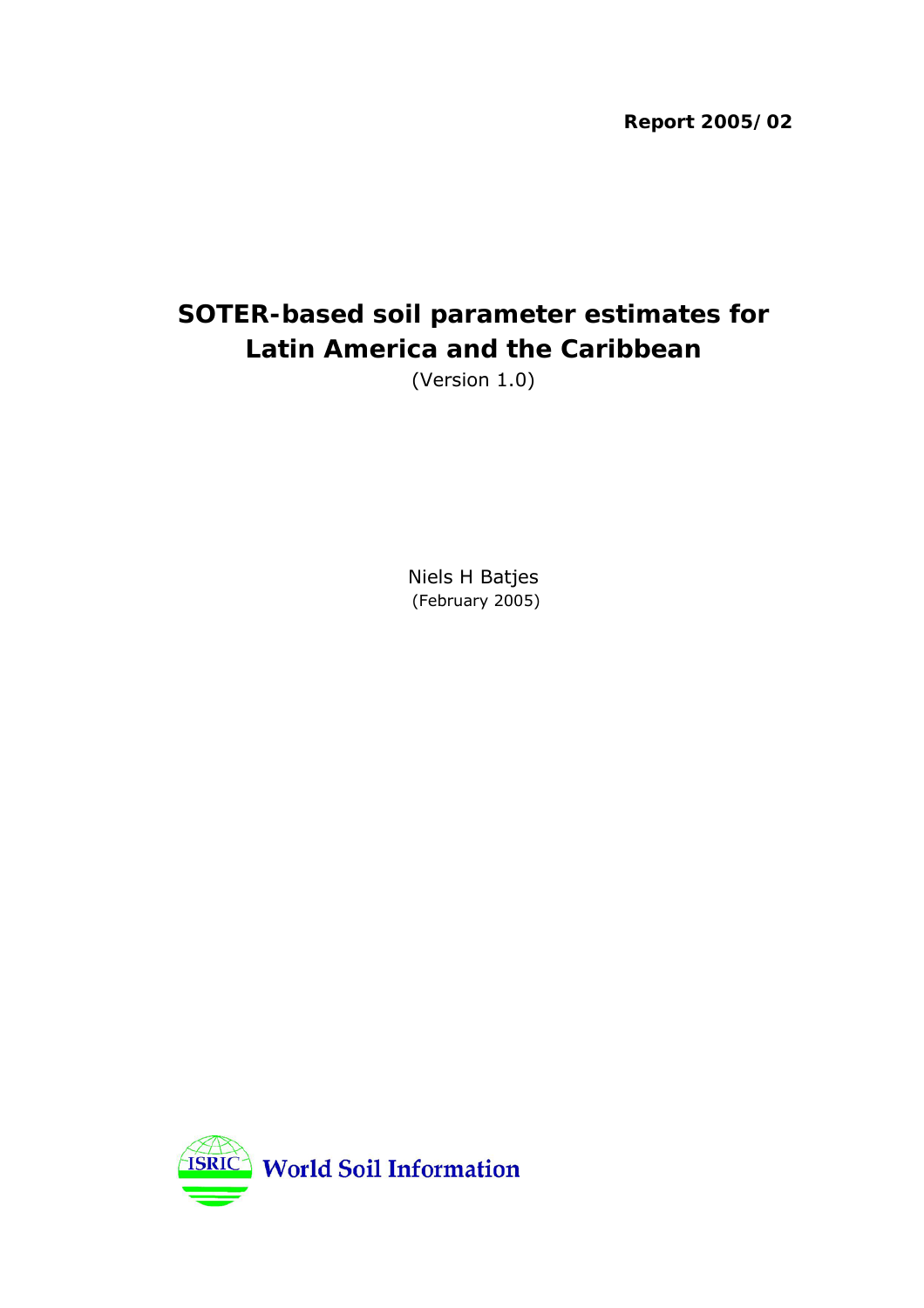All rights reserved. No part of this publication may be reproduced, stored in a retrieval system, or transmitted in any form or by any means, electronic, mechanical, photocopying or otherwise, without the prior permission of the copyright owner. Applications for such permission, with a statement of the purpose and extent of the reproduction, should be addressed to the Director, ISRIC - World Soil Information, PO Box 353, 6700 AJ Wageningen, the Netherlands.

The designations employed and the presentation of materials in electronic forms do not imply the expression of any opinion whatsoever on the part of ISRIC concerning the legal status of any country, territory, city or area or of is authorities, or concerning the delimitation of its frontiers or boundaries.

Copyright **©** 2005, ISRIC - World Soil Information

#### **Disclaimer:**

While every effort has been made to ensure that the data are accurate and reliable, ISRIC cannot assume liability for damages caused by inaccuracies in the data or as a result of the failure of the data to function on a particular system. ISRIC provides no warranty, expressed or implied, nor does an authorized distribution of the data set constitute such a warranty. ISRIC reserves the right to modify any information in this document and related data sets without notice.

#### **Correct citation:**

Batjes NH 2005. SOTER-based soil parameter estimates for Latin America and the Caribbean (ver. 1.0). Report 2005/02. ISRIC – World Soil Information, Wageningen.

**Inquiries:** c/o Director, ISRIC – World Soil Information PO Box 353 6700 AJ Wageningen The Netherlands Telefax: +31-(0)317-471700 E-mail: [soil.isric@wur.nl](mailto:soil.isric@wur.nl) Web: [www.isric.org](http://www.isric.org/)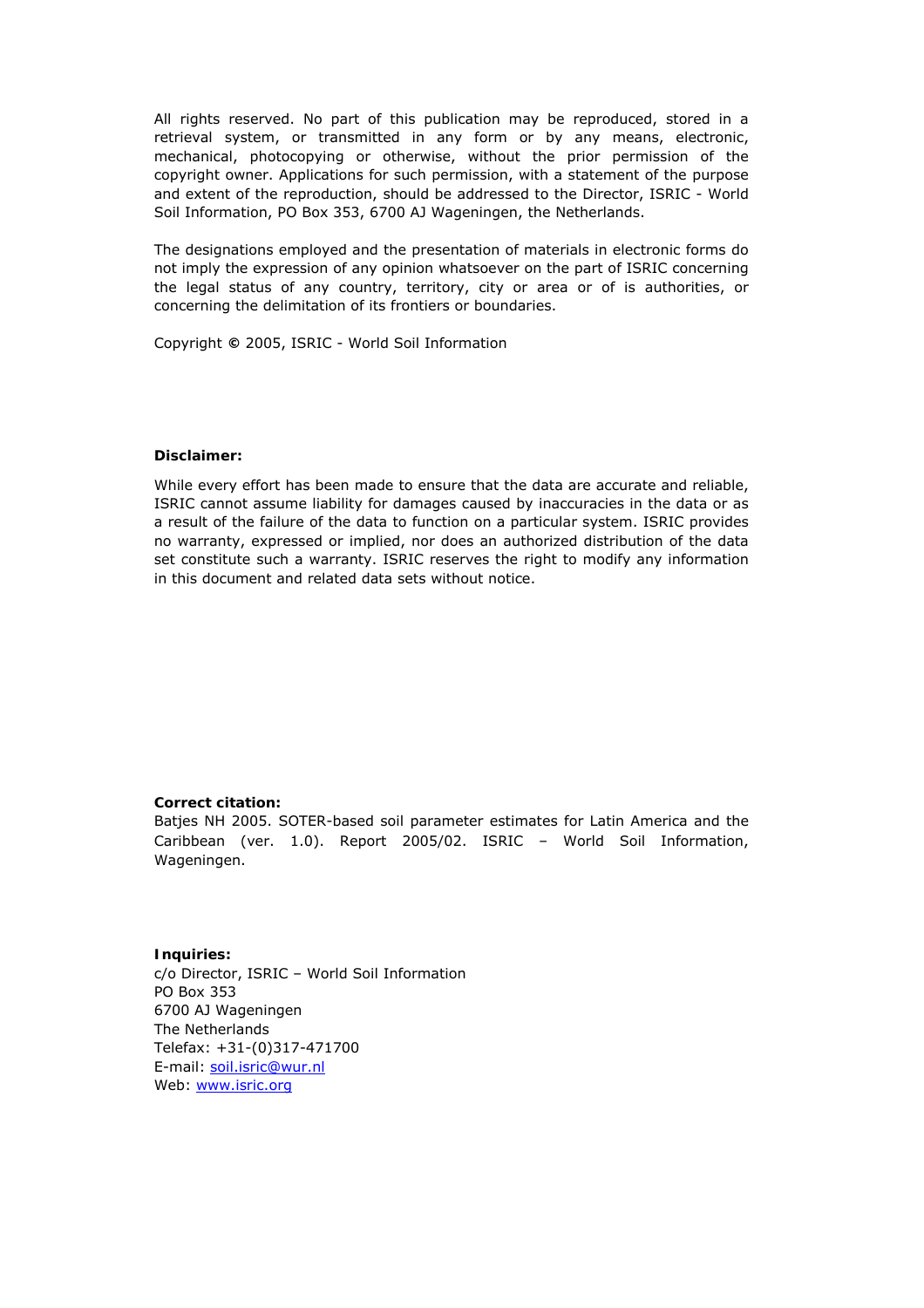# **Contents**

| 2.3 Preparation of secondary SOTER data sets 4                  |  |
|-----------------------------------------------------------------|--|
| 2.3.2 Procedure for filling gaps in the measured data 5         |  |
|                                                                 |  |
|                                                                 |  |
|                                                                 |  |
|                                                                 |  |
|                                                                 |  |
|                                                                 |  |
|                                                                 |  |
|                                                                 |  |
|                                                                 |  |
| Appendix 1: SOTER unit composition file 20                      |  |
| Appendix 2: Taxotransfer rule-based soil parameter estimates 21 |  |
| Appendix 3. Flagging taxotransfer rules  22                     |  |
|                                                                 |  |
|                                                                 |  |
|                                                                 |  |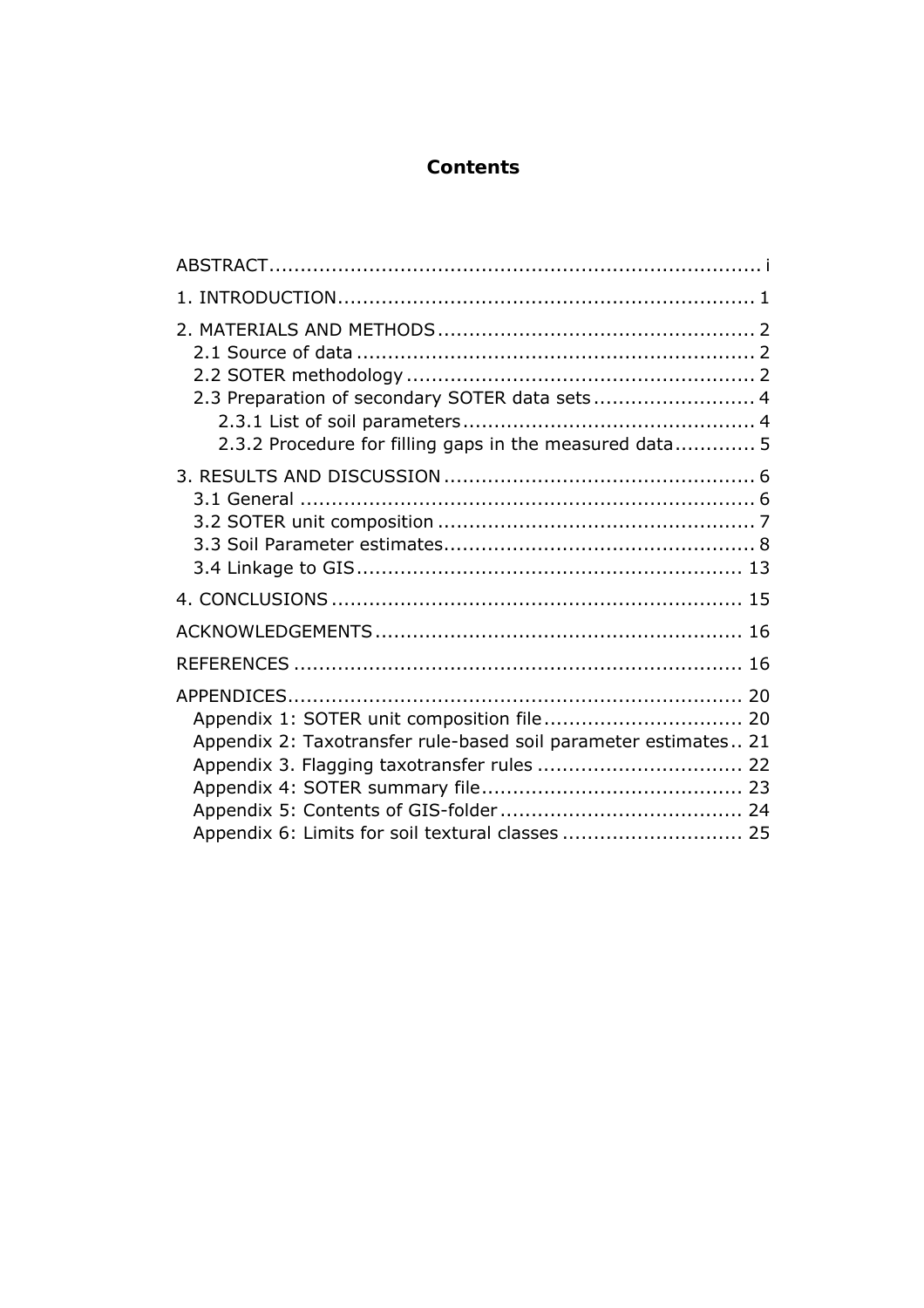# List of Tables

| Table 4. Conventions for coding taxotransfer and expert rules11 |  |
|-----------------------------------------------------------------|--|
|                                                                 |  |

# List of Figures

| Figure 1. Schematic representation of two SOTER units and their terrain and soil     |
|--------------------------------------------------------------------------------------|
|                                                                                      |
| Figure 2. Schematic representation of application of taxotransfer scheme (see Table  |
|                                                                                      |
| Figure 3. Linking soil parameter estimates for the top 20 cm of the dominant soil of |
| a SOTER unit with the geographical component of SOTER  14                            |
|                                                                                      |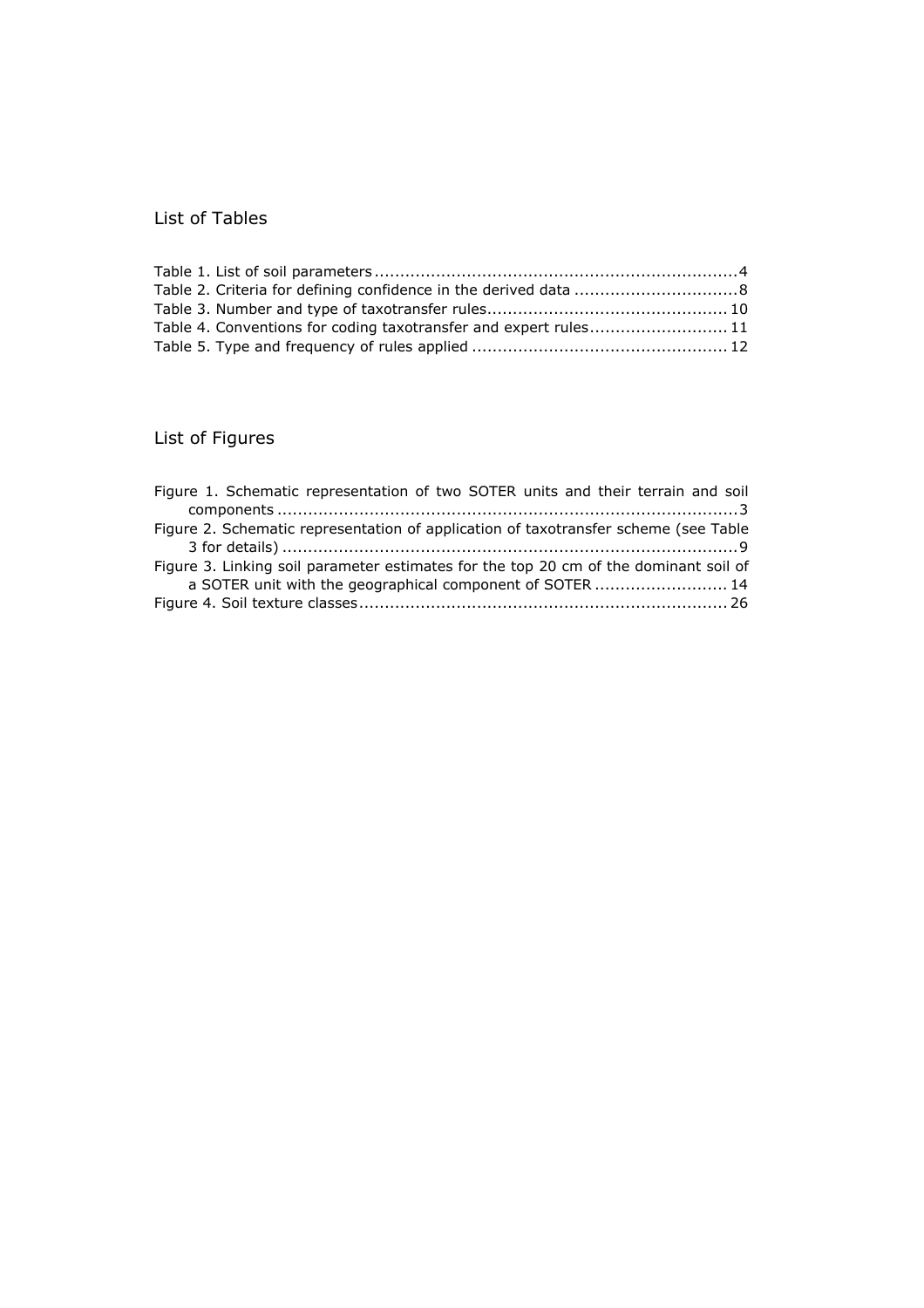## <span id="page-4-0"></span>**SUMMARY**

This report presents a harmonized set of soil parameter estimates for Latin America and the Caribbean. A revised version of the 1:5M Soil and Terrain Database for Latin America and the Caribbean (SOTERLAC, ver. 2.0) and the ISRIC-WISE soil profile database provided the basis for the current study.

The land surface of Latin America and the Caribbean has been characterized using 1585 unique SOTER units, corresponding with 5855 polygons. The major soils have been described using 1660 profiles, selected by national soil experts as being representative for these units. The associated soil analytical data have been derived from soil survey reports. These sources seldom hold all the physical and chemical attributes ideally required by SOTER. Gaps in the measured soil profile data have been filled using a step-wise procedure that uses taxotransfer rules, based on about 9600 soil profiles held in the WISE database, complemented with expertrules.

Parameter estimates are presented by soil unit for fixed depth intervals of 0.2 m to 1 m depth for: organic carbon, total nitrogen,  $pH(H_2O)$ , CEC<sub>soil</sub>, CEC<sub>clav</sub>, base saturation, effective CEC, aluminium saturation,  $CaCO<sub>3</sub>$  content, gypsum content, exchangeable sodium percentage (ESP), electrical conductivity of saturated paste (ECe), bulk density, content of sand, silt and clay, content of coarse fragments (> 2 mm), and available water capacity (-33 to -1500 kPa). These attributes have been identified as being useful for agroecological zoning, land evaluation, crop growth simulation, modelling of soil carbon stocks and change, and analyses of global environmental change.

The current parameter estimates should be seen as best estimates based on the current selection of soil profiles and data clustering procedure. Taxotransfer rules have been flagged to provide an indication of the possible confidence in the derived data.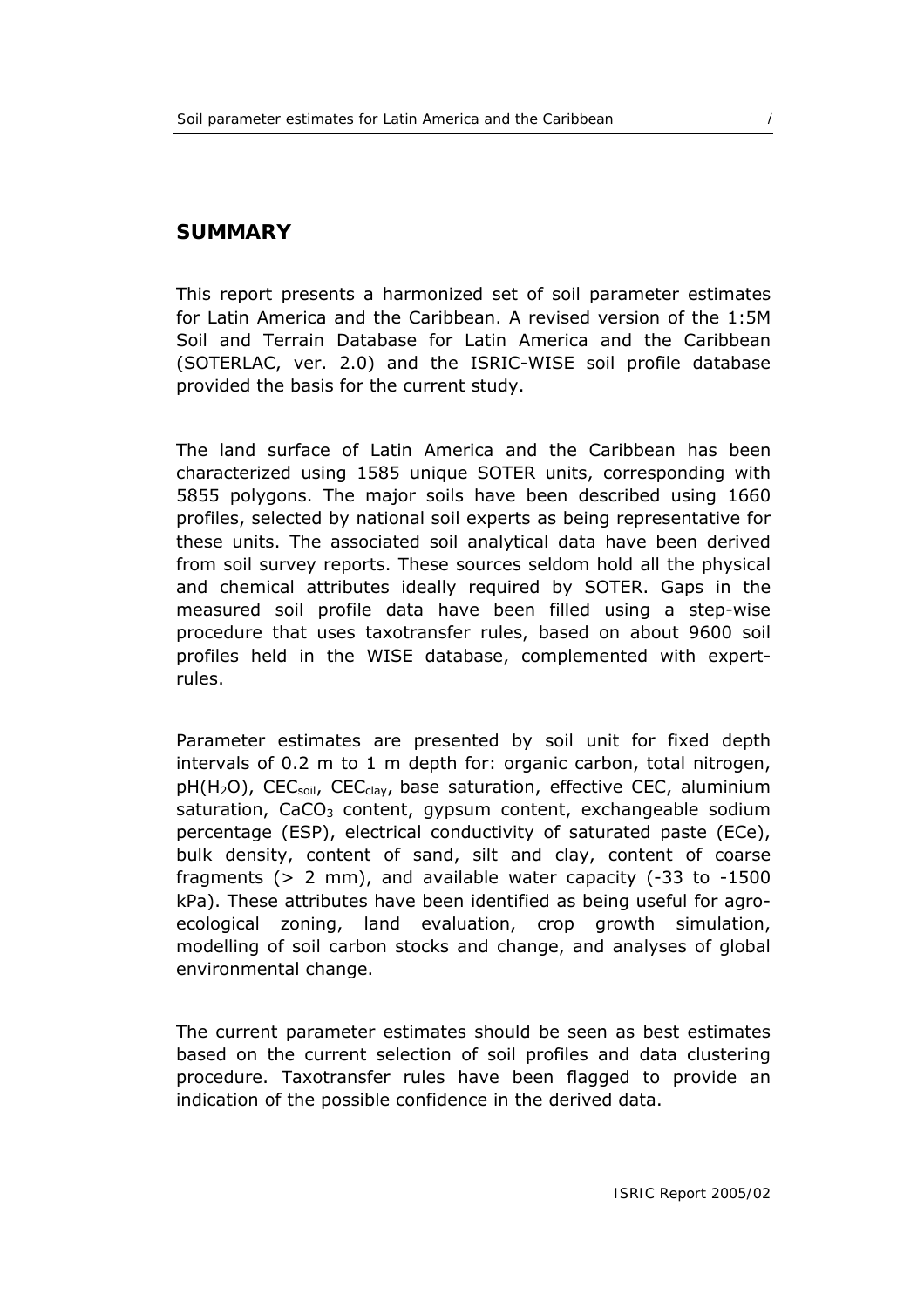Results are presented as summary files and can be linked to the 1:5M scale SOTERLAC map in a GIS, through the unique SOTER-unit code.

The secondary data set is considered appropriate for studies at the continental scale. Correlation of soil analytical data should be done more rigorously when more detailed scientific work is considered.

**Keywords:** soil parameter estimates, Latin America and the Caribbean, environmental modelling, WISE database, SOTER database, secondary data set

*ISRIC Report 2005/02*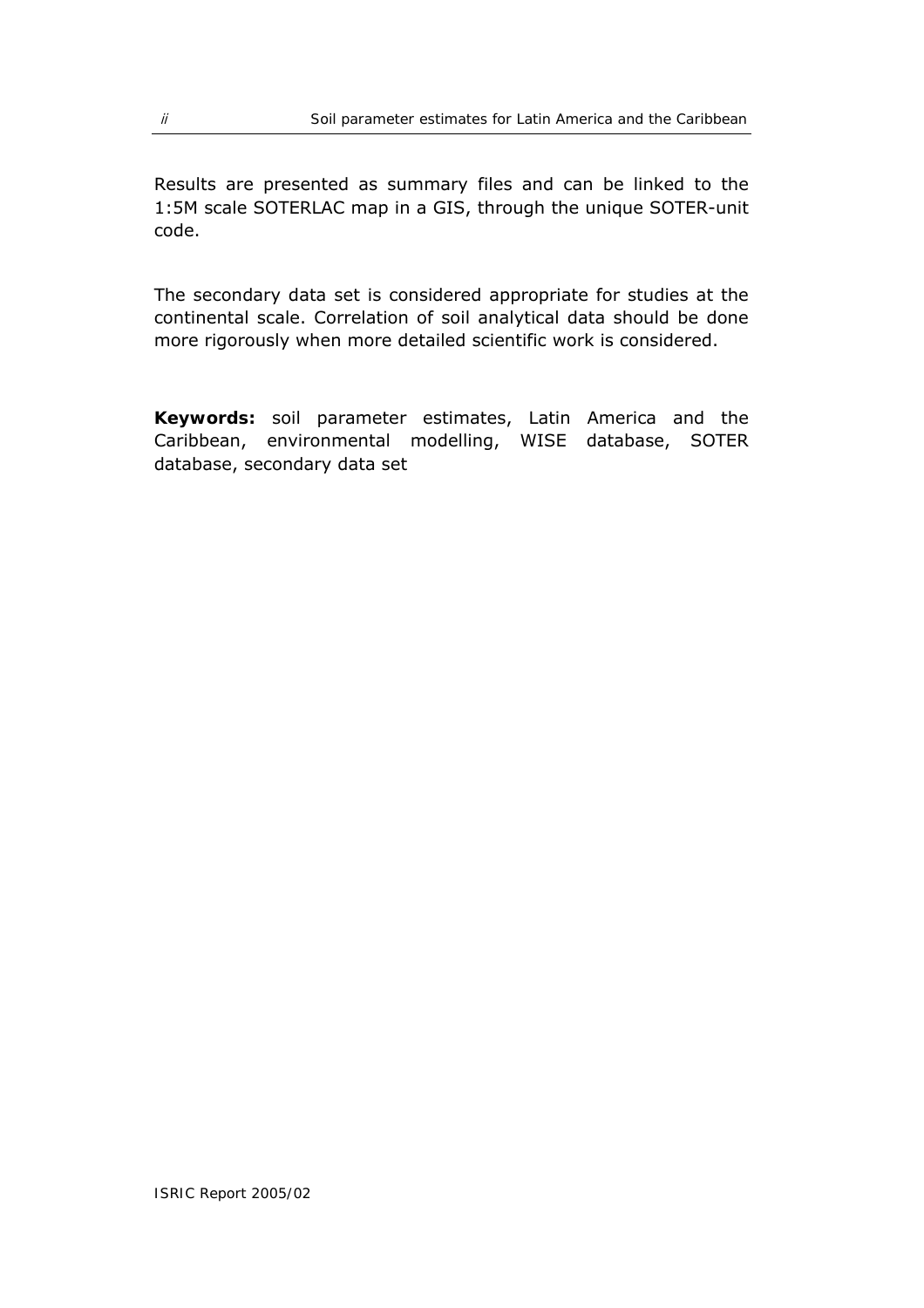# <span id="page-6-0"></span>**1. INTRODUCTION**

j

ISRIC, FAO and UNEP, under the aegis of the International Union of Soil Sciences (IUSS), are updating the information on world soil resources in the World Soils and Terrain Digital Databases (SOTER) project. Once global coverage has been attained, SOTER is to supersede the 1:5M Soil Map of the World (FAO 1995; FAO-Unesco 1974-1981).

The SOTER methodology has been applied at scales ranging from 1:250 000 to 1:5M. Continental scale SOTER databases are available for Latin America and the Caribbean (Dijkshoorn 2005; FAO *et al.* 1998), Central and Eastern Europe (FAO and ISRIC 2000), and Southern Africa (FAO and ISRIC 2003).

Primary SOTER databases are composed of two main elements: a geographic and an attribute data component (van Engelen and Wen 1995). The first shows the delineations of the SOTER units, while the second holds information on their composition in terms of main soil types described by a suite of representative profiles.

Representative soil profiles for SOTER are selected from existing soil survey reports. Often there are gaps in the associated soil analytical data, in particular the soil physical data. This precludes the direct use of primary SOTER data in models, requiring varying approaches to gap-plugging (Batjes and Dijkshoorn 1999; Mantel and van Engelen 1999; van Engelen *et al.* 2004). ISRIC has therefore developed a uniform methodology for filling gaps in primary SOTER databases, for general purpose applications. The taxotransfer rulebased (TTR) procedure draws heavily on soil physical and chemical data held in the ISRIC-WISE soil profile database (Batjes 2003).

This report<sup>[1](#page-6-1)</sup> discusses the application of the TTR-scheme to a revised version of the SOTERLAC database for Latin America and the Caribbean (Dijkshoorn 2005).

<span id="page-6-1"></span> $1$  Having the same scope, all reports describing secondary SOTER data sets have a similar structure.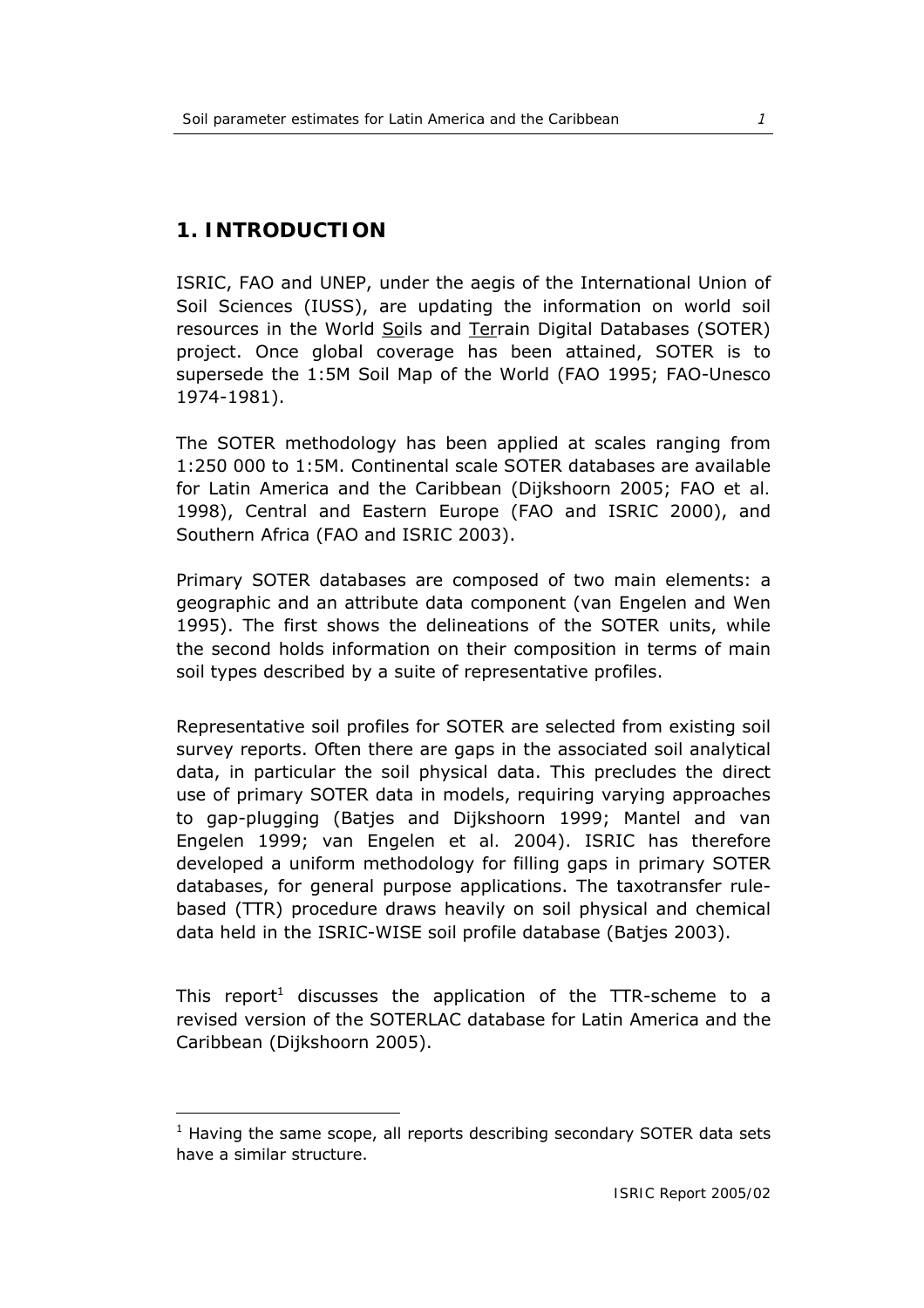<span id="page-7-0"></span>Chapter 2 describes the materials and methods with special focus on the procedure for preparing the secondary SOTER sets. Results are discussed in Chapter 3, while concluding remarks are drawn in Chapter 4. The structure of the various output tables is documented in the Appendices, which also include a brief description of the contents of the secondary data file for Latin America and the Caribbean (Appendix 5).

# **2. MATERIALS AND METHODS**

#### **2.1 Source of data**

Release 2.0 of the Soil and Terrain database for Latin America and the Caribbean provided the basis for this study (Dijkshoorn 2005). The underlying soil geographical and attribute data have been harmonized into SOTER format by various national soil survey organizations and ISRIC, using disparate data sources. SOTERLAC has a generalized scale of 1:5M, but the detail and quality of primary information available within the various countries varies widely (Dijkshoorn 2005; FAO *et al.* 1998).

## **2.2 SOTER methodology**

The SOTER methodology allows mapping and characterization of areas of land with a distinctive, often repetitive, pattern of landform, lithology, surface form, slope, parent material, and soils (van Engelen and Wen 1995). The approach resembles physiographic or land systems mapping. The collated materials are stored in a SOTER database linked to GIS, permitting a wide range of environmental applications (see Batjes 2004; Falloon *et al.* 1998; Mantel *et al.* 2000; Nachtergaele *et al.* 2002).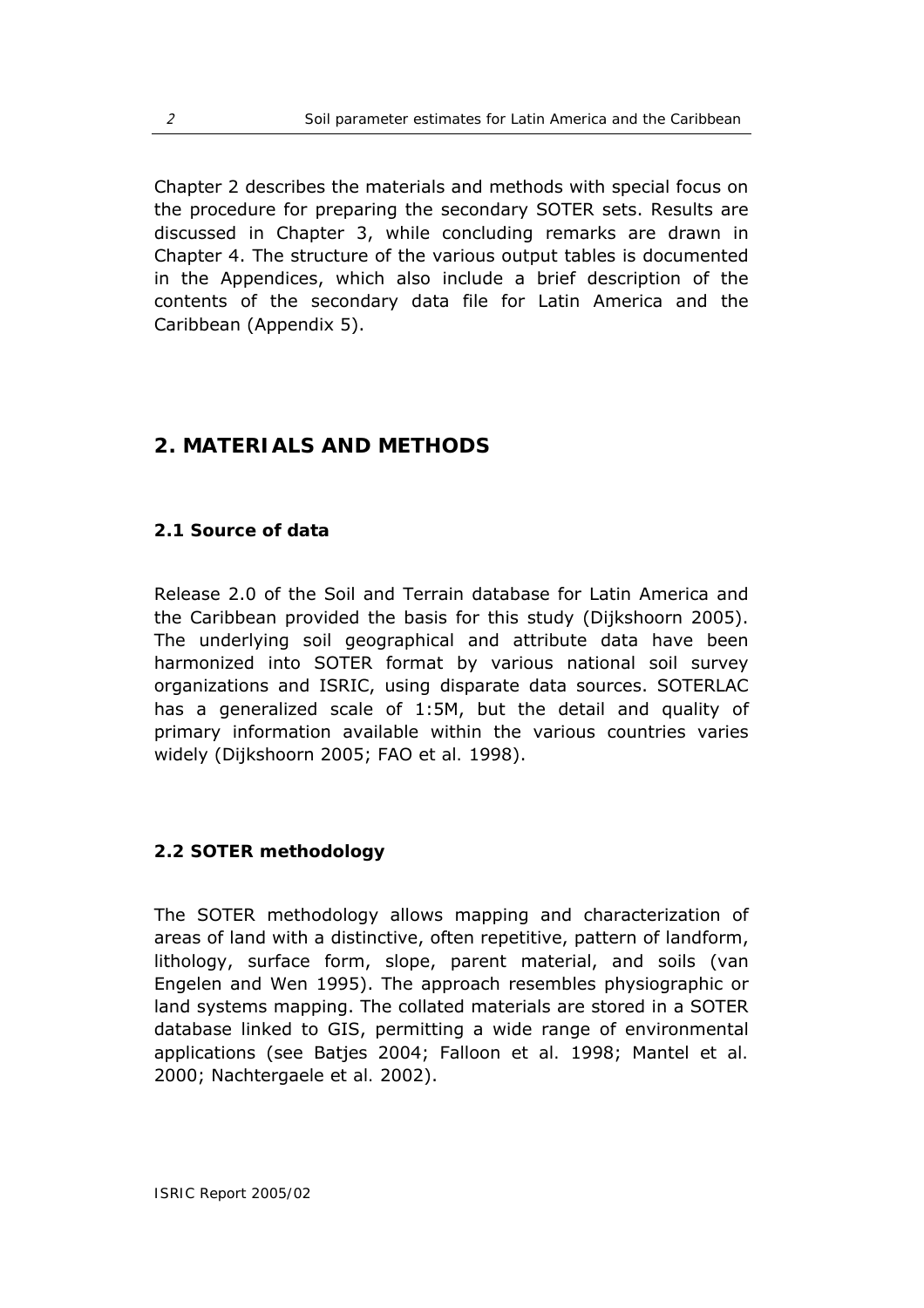<span id="page-8-0"></span>Each SOTER database is comprised of two main elements, a geographical component and an attribute data component (Figure 1). The *geographical database* holds information on the location, extent and topology of each SOTER unit. The *attribute database* describes the characteristics of the spatial unit and includes both area data and point data. A geographical information system (GIS) is used to manage the geographic data, while the attribute data are handled in a relational database management system (RDBMS).



Figure 1. Schematic representation of two SOTER units and their terrain and soil components

Each SOTER unit in the geographic database has a unique identifier, called SOTER unit-ID (SUID). This primary key provides a link to the attribute data for its constituent terrain, terrain component(s) (TCID) and soil component(s) (SCID) (see Appendix 4).

Each soil component within a SOTER unit is described by a profile (PRID), identified by the national soil experts as being regionally representative. This selection is based on purposive sampling (Webster and Oliver 1990). Profiles are characterised according to the Revised Legend of FAO (1988) and World Reference Base for Soil Resources (WRB 1998). Representative profiles are selected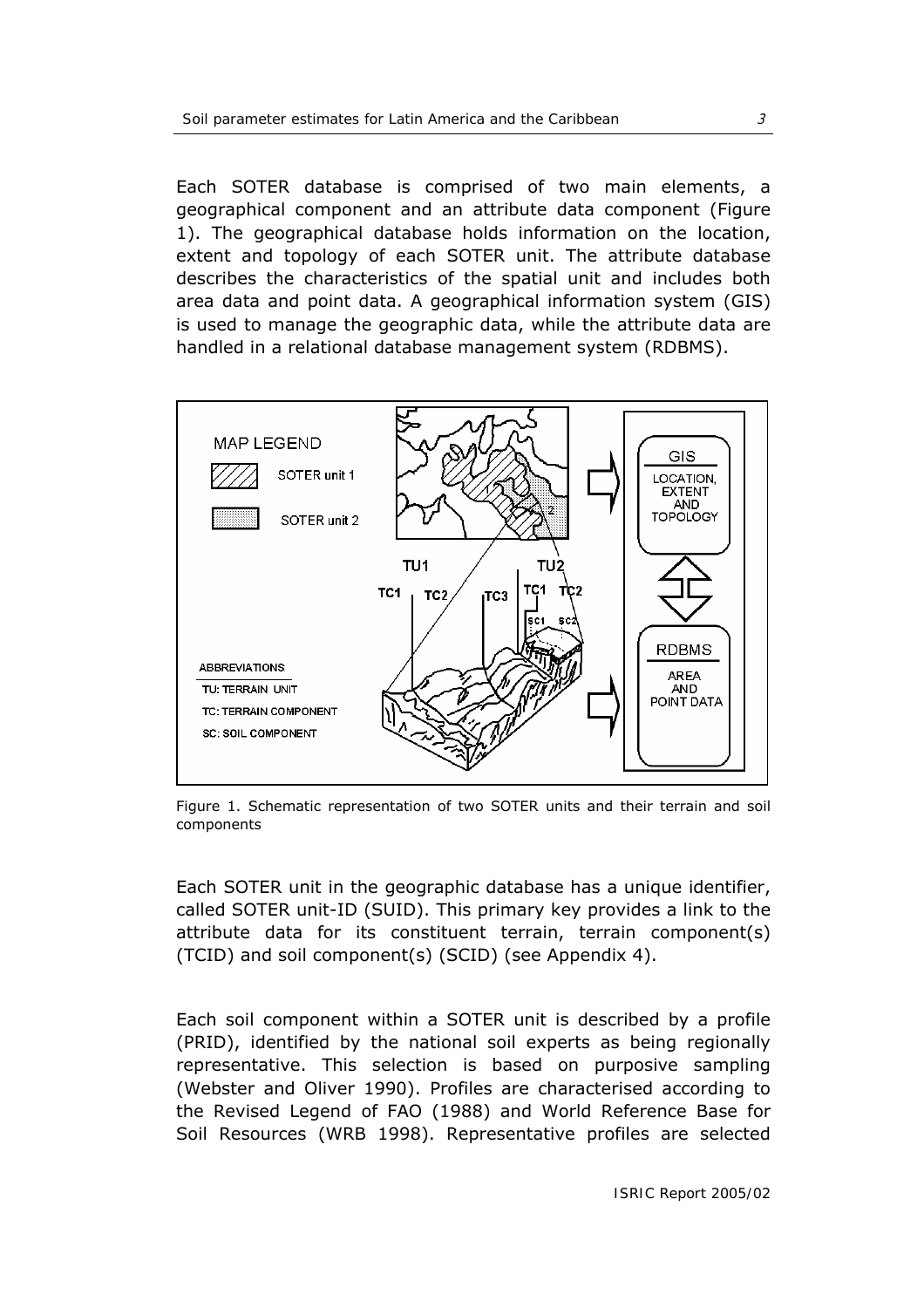<span id="page-9-0"></span>from available soil survey reports, as the SOTER program does not involve new ground surveys. Batjes (1999) reviewed issues of data acquisition, quality control and sharing in the context of SOTER projects. Various sources of uncertainty remain in the available soil geographic and attribute data, and these should be gradually corrected in revised versions of the primary data sets.

#### **2.3 Preparation of secondary SOTER data sets**

*2.3.1 List of soil parameters*

Special attention has been paid to the key attributes (Table 1) commonly required in studies of agro-ecological zoning, food productivity, soil gaseous emissions/sinks and environmental change (see Batjes *et al.* 1997; Bouwman *et al.* 2002; Cramer and Fischer 1997; Fischer *et al.* 2002; Scholes *et al.* 1995).

Table 1. List of soil parameters

Organic carbon Total nitrogen Soil reaction ( $pH_{H2O}$ ) Cation exchange capacity (CEC<sub>soil</sub>) Cation exchange capacity of clay size fraction (CEC<sub>clav</sub>)  $\cdot$ <sup> $\cdot$ </sup> Base saturation (as % of  $CEC<sub>soil</sub>$ )<sup> $+$ </sup> Effective cation exchange capacity (ECEC)  $^{\dagger\,\ddagger}$ Aluminium saturation (as % of ECEC) $<sup>‡</sup>$ </sup> CaCO<sub>3</sub> content Gypsum content Exchangeable sodium percentage (ESP) $<sup>‡</sup>$ </sup> Electrical conductivity of saturated paste (ECe) Bulk density Coarse fragments (> 2mm, volume %) Sand (mass %) Silt (mass %) Clay (mass %) Available water capacity (AWC; from -33 to -1500 kPa; %  $w/v$ )<sup> $\pm \alpha$ </sup>

<sup>‡</sup> Calculated from other measured soil properties.

 $^+$  ECEC is defined as exchangeable (Ca<sup>++</sup>+ Mg<sup>++</sup>+ K<sup>+</sup>+ Na<sup>+</sup>) + exchangeable (H<sup>+</sup>+ Al+++) (van Reeuwijk 2002).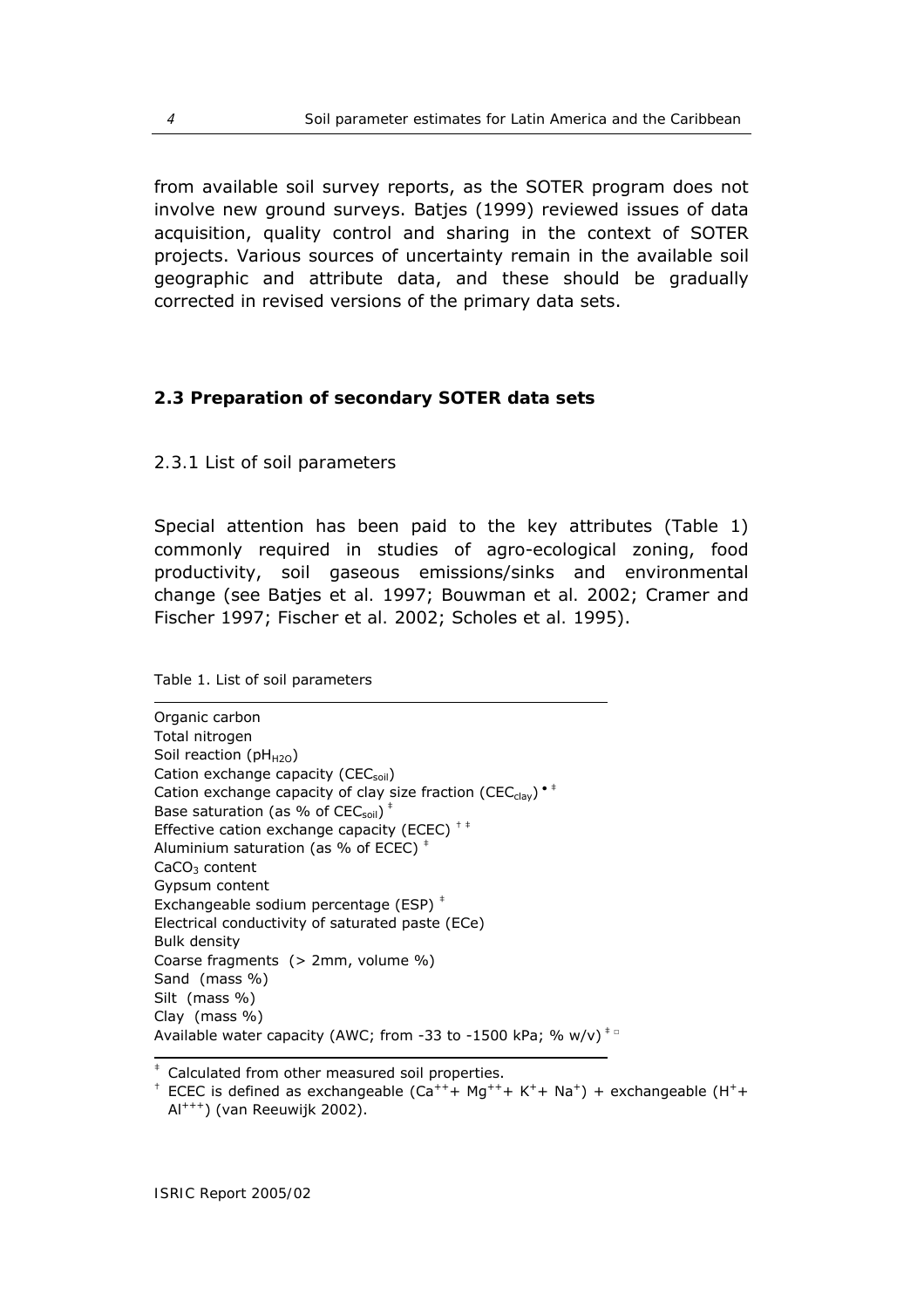- <span id="page-10-0"></span>• CEC<sub>clay</sub> was calculated from CEC<sub>soil</sub> by assuming a mean contribution of 350 cmol<sub>c</sub> kg<sup>-1</sup> OC, the common range being from 150 to over 750 cmol<sub>c</sub> kg<sup>-1</sup> (Klamt and Sombroek 1988).
- □ The soil water potential limits for AWC conform to USDA standards (Soil Survey Staff 1983); typically, these estimates are smaller than those reported for the -10 to -1500 kPa range commonly used by FAO (Doorenbos and Kassam 1978).

Table 1 does not consider soil hydraulic properties. Although essential for many simulation studies, these properties are seldom measured during soil surveys. As a result, the corresponding records are lacking in databases such as SOTER and WISE. Information on soil hydraulic properties and pedotransfer functions for Western Europe and the USA may be found in auxiliary databases (Nemes *et al.* 2003; Wösten *et al.* 1998) but similar work for tropical soils has just begun (Tomasella and Hodnett 1997, 1998; van den Berg *et al.* 1997).

#### *2.3.2 Procedure for filling gaps in the measured data*

The standardized procedure for filling gaps in key measured data in primary SOTER data sets includes three main stages (Batjes 2003):

- a) Collating additional measured soil data where these exist, in uniform SOTER format;
- b) Using expert estimates and common sense to fill selected gaps in a secondary data set;
- c) Using taxotransfer rule (TTR) derived soil parameter estimates for similar FAO soil units, based on some 9600 profiles held in the global WISE profile database (Batjes 2002b), complemented with the application of expert rules.

The desirability of the above stages decreases from highest (a) to lowest (c). Step a) has essentially been carried out during the revision of the SOTERLAC database, using readily accessible data (Dijkshoorn 2005). In the context of this follow-up study, the focus thus has been on applying step c).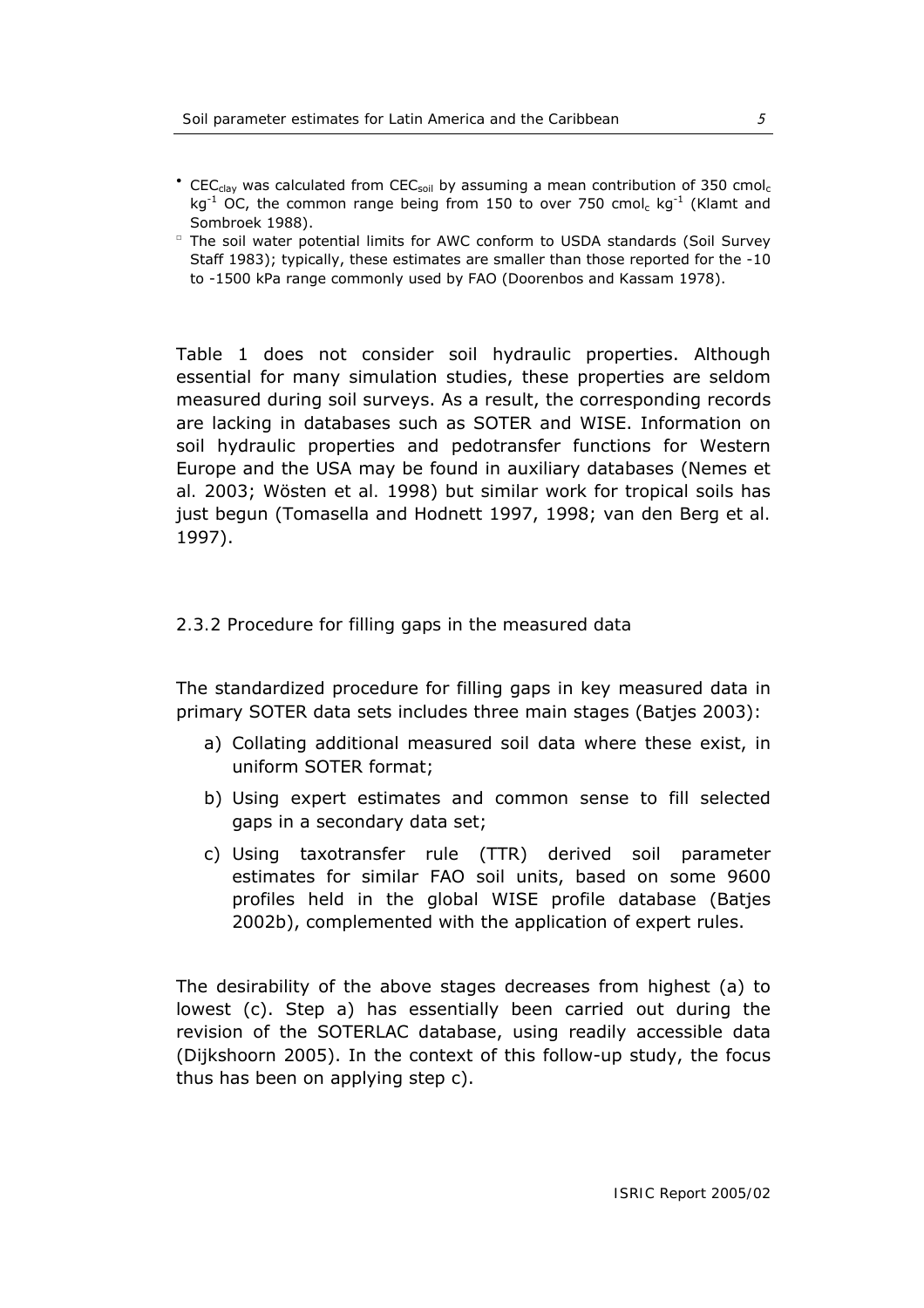<span id="page-11-0"></span>The updated SOTERLAC set contains 1660 representative soil profiles with measured data. This corresponds to an average density of profile observation of 0.09 per 1000  $km^2$ .

There still are no representative profiles for parts of the SOTERLAC region. Therefore, the primary data set includes also 204 virtual profiles for which only the FAO and WRB classifications have been given, based on the available regional soil maps. Fictitious depth ranges were assigned to all virtual profiles — with reference to their classification (FAO 1988) and auxiliary information held in SOTERLAC — to permit application of the taxotransfer scheme.

The SOTERLAC database is known to include some expert-based estimates, for example for bulk density (Peters and van Engelen 1993). However, such values have not been flagged in the primary data set. Therefore, it was assumed that all physical and chemical data were measured values.

Having been subjected to the routine integrity checks developed for primary SOTER databases (Dijkshoorn 2005; Tempel 1997), all soil classifications and measured data for SOTERLAC, version 2.0, were taken at face value. Some of the current classifications, however, may still have to be updated in future revisions of the primary SOTERLAC database.

# **3. RESULTS AND DISCUSSION**

#### **3.1 General**

Latin America and the Caribbean have been described using 1585 unique SOTER units. These comprise 3844 soil components and correspond with 5855 mapped polygons, including miscellaneous units such as water bodies and large urban areas.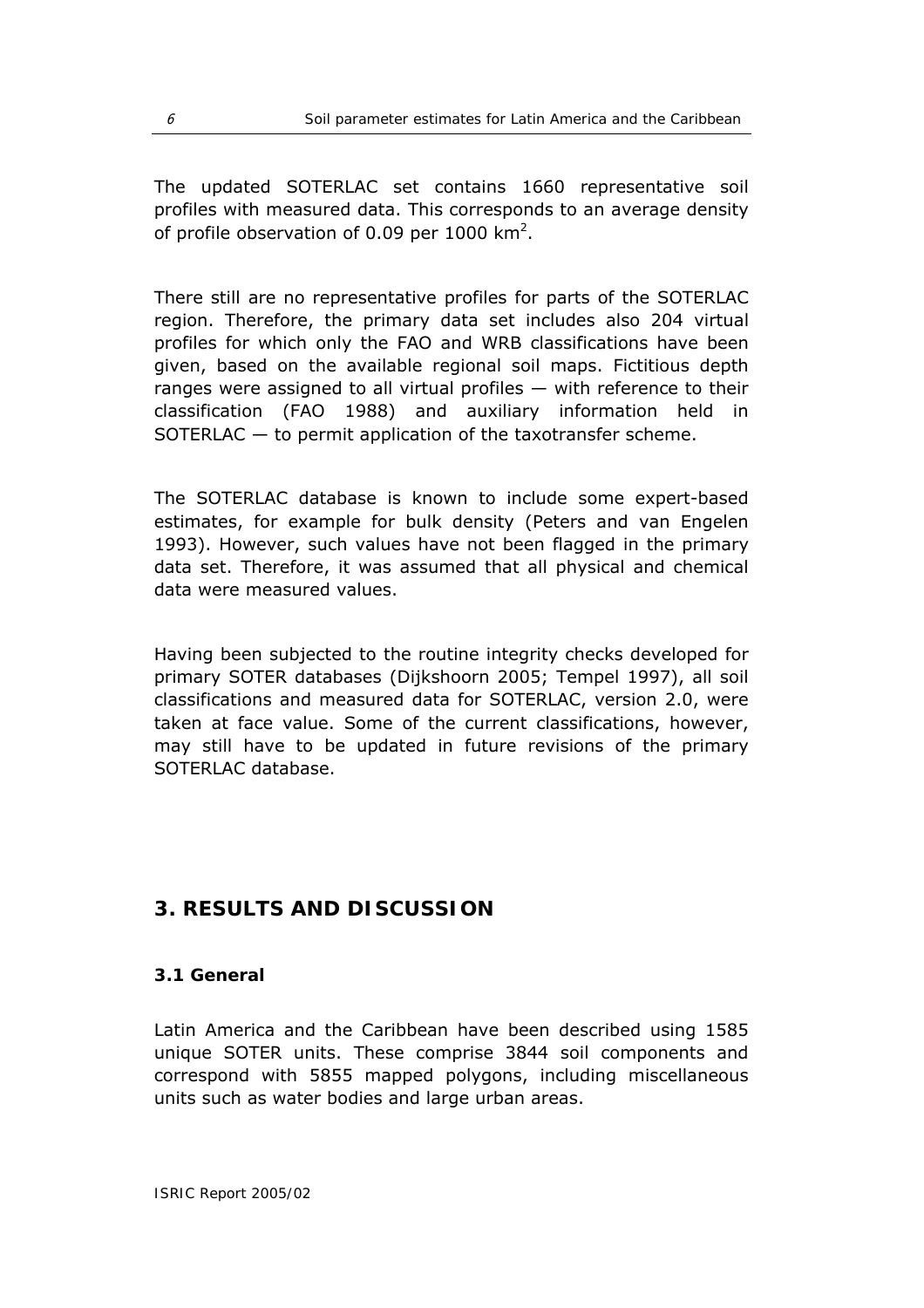<span id="page-12-0"></span>At the small scale under consideration, most SOTER units will be compound units. SOTER units in SOTERLAC are comprised of up to 5 soil components, with an average of 1.5 components.

Some of the spatially minor soil units may be of particular relevance for specific applications. For example, organic soils in the Pantanal region may be of great importance for regional inventories of carbon stocks and projected changes. Therefore, end-users should consider all component soil units of a SOTER unit in their assessments or model runs.

The type of research purpose will determine which parameter estimates or single value maps are of importance in a special case. The full map unit composition can best be addressed with tailor made programs depending on the scope of the application.

Measured soil values, as collated for SOTERLAC, reflect both variations in the soil and those associated with the methods of sampling and measurement. Much of the total variability in soil parameters over a large region  $-$  as represented by a SOTER unit and its constituent soil components  $-$  can occur within small areas (< 1 ha). The coefficients of variation of individual soil properties within soils mapped as single series commonly range from 20% to 70% (Landon 1991) and even more when soils are mapped at a higher hierarchical level (Batjes 2002b). Variations tend to be largest for chemical properties, which are most readily modified by differences or changes in land management. These aspects are reflected in the soil parameters shown here for the various soil units and their attributes.

## **3.2 SOTER unit composition**

The full composition of each SOTER unit in terms of its dominant soils – each one characterized by a regionally representative profile – and their relative extent, has been summarized in a table called *SOTERunitComposition* (see Appendix 1). The relative extent of each soil unit has been expressed in 5 classes to arrive at a compact map unit code:  $1$  – from 80 to 100 per cent;  $2$  – from 60 to 80 per cent;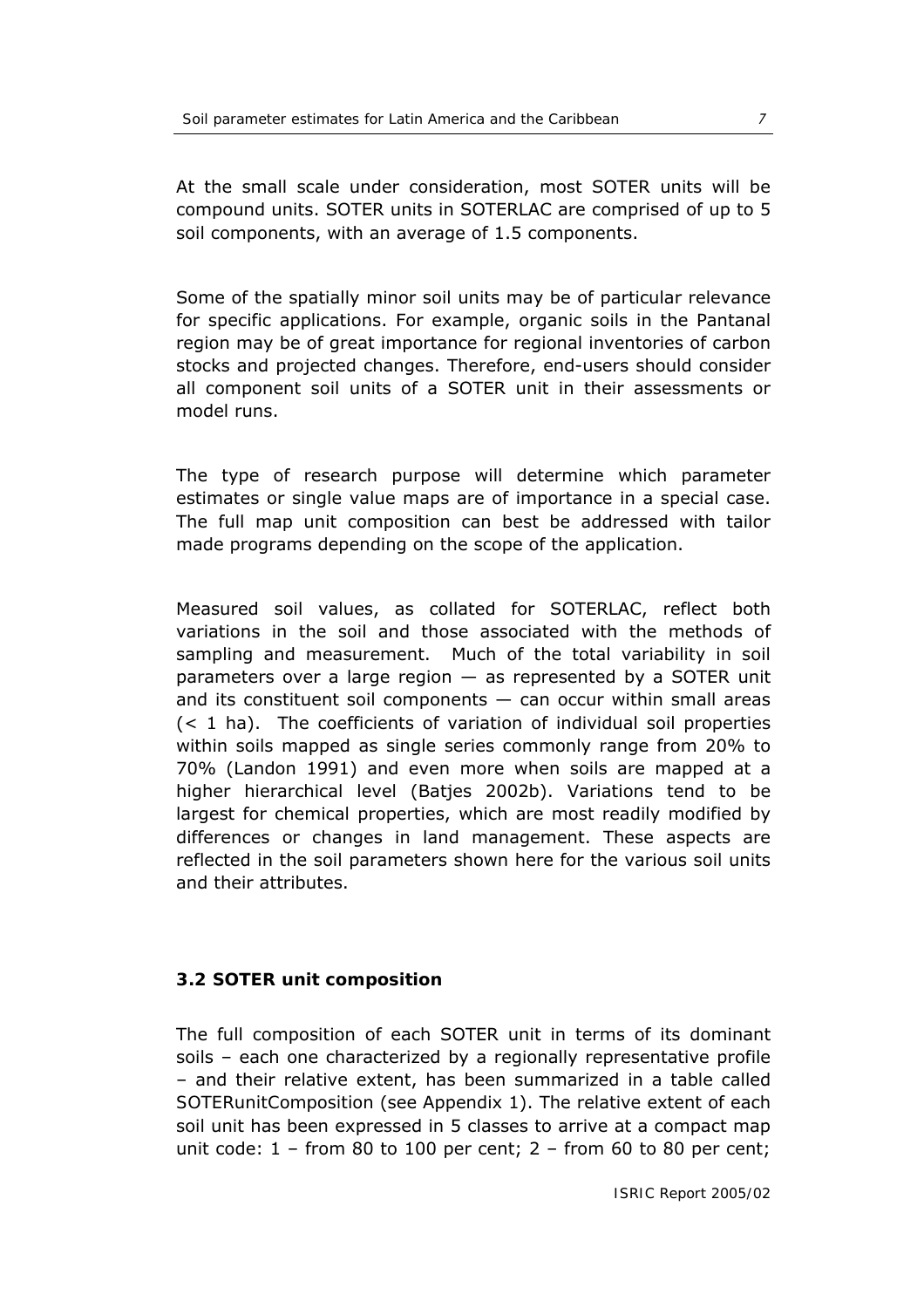<span id="page-13-0"></span> $3$  – from 40 to 60 percent;  $4$  – from 20 to 40 per cent, and  $5$  – less than 20 percent.

#### **3.3 Soil Parameter estimates**

The depth-weighted primary and TTR-derived data, by layer, for the 18 soil properties under consideration (Table 1) have been stored in a secondary SOTER data set called *SOTERparameterEstimates*. Appendix 2 shows the structure of the corresponding file.

The type of TTR used, if any, has been flagged by profile and depth layer in table *SOTERflagTTRrules* (Appendix 3). The field TTRsub indicates that the data substitution for a given attribute, in table *SOTERparameterEstimates*, was based on WISE-derived parameter estimates for similar soil units. Otherwise, should the corresponding population in WISE be too small ( $n_{WISE}$  < 5) for a meaningful substitution, the rules were flagged under TTRmain (see Batjes 2003).

Each flag consists of a sequence of letters followed by a numeral (see under TTRsub and TTRmain in Figure 2). The letters indicate soil attributes for which a TTR has been applied, using coding conventions listed in Table 4. The number code reflects the size of the sample population in WISE, after outlier rejection, on which the statistical analyses were based (Table 2).

|              | Code Confidence level | $n_{WISE}$ |  |
|--------------|-----------------------|------------|--|
| $\mathbf{1}$ | Very high             | > 30       |  |
| 2            | High                  | $15 - 29$  |  |
| 3            | Moderate <sup>+</sup> | $5 - 14$   |  |
| 4            | Low                   | $1 - 4$    |  |
|              | No data               |            |  |

**\_\_\_\_\_\_\_\_\_\_\_\_\_\_\_\_\_\_\_\_\_\_\_\_\_\_\_\_\_\_\_\_\_\_\_\_\_\_\_** 

|  | Table 2. Criteria for defining confidence in the derived data |
|--|---------------------------------------------------------------|
|--|---------------------------------------------------------------|

 $\overline{\text{F}}$  n<sub>WISE</sub> is the sample size after the screening procedure (see Figure 2)

 $+$  The cut-off point in the TTR-approach is  $n_{\text{WISE}} < 5$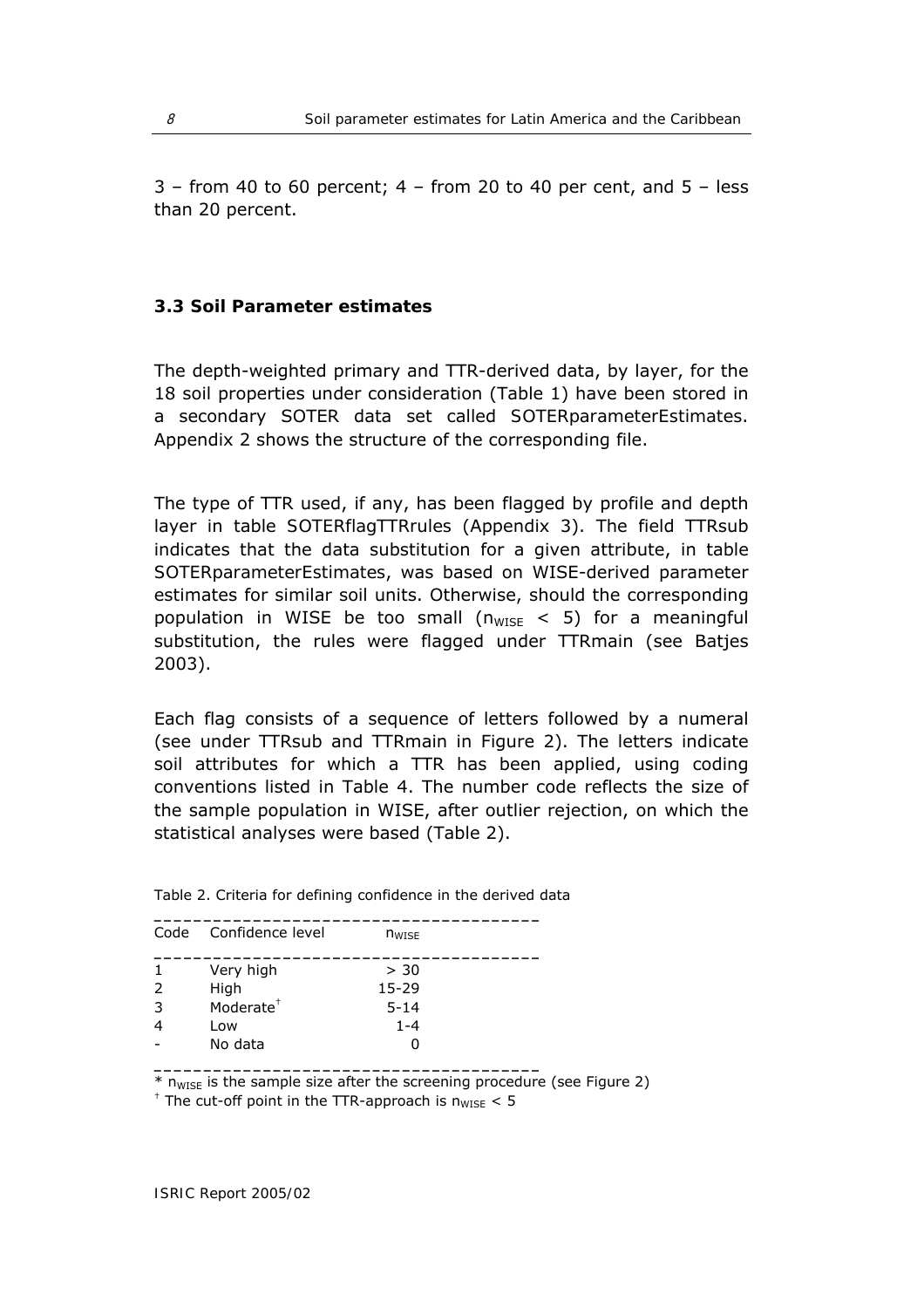<span id="page-14-0"></span>When a small letter is used, the substitution considered median data for the corresponding textural class (for example, Fine and  $n_{\text{WISE}} >$ 5). Otherwise, when a capital is used, this indicates that the substitution is based on the whole set for the corresponding soil unit and depth layer, irrespective of soil texture (i.e. undifferentiated or 'u'). The same coding conventions apply for TTRmain. This is depicted schematically in Figure 2 for the upper 0 to 20 cm of a hypothetical profile from country XX (XXhyp04).



Figure 2. Schematic representation of application of taxotransfer scheme

The presently used version of the TTR-scheme was based on statistical analyses of some 9600 profiles held in the WISE database (Batjes 2002a, 2003), corresponding with over 43,000 horizons. Analyses of these data, so far, permitted to define 38,683 rules in total. These include 28,167 rules for TTRsub and 10,516 rules for TTRmain (Table 3). The cut-off point for defining and applying any TTR is  $n_{WISE}$  < 5.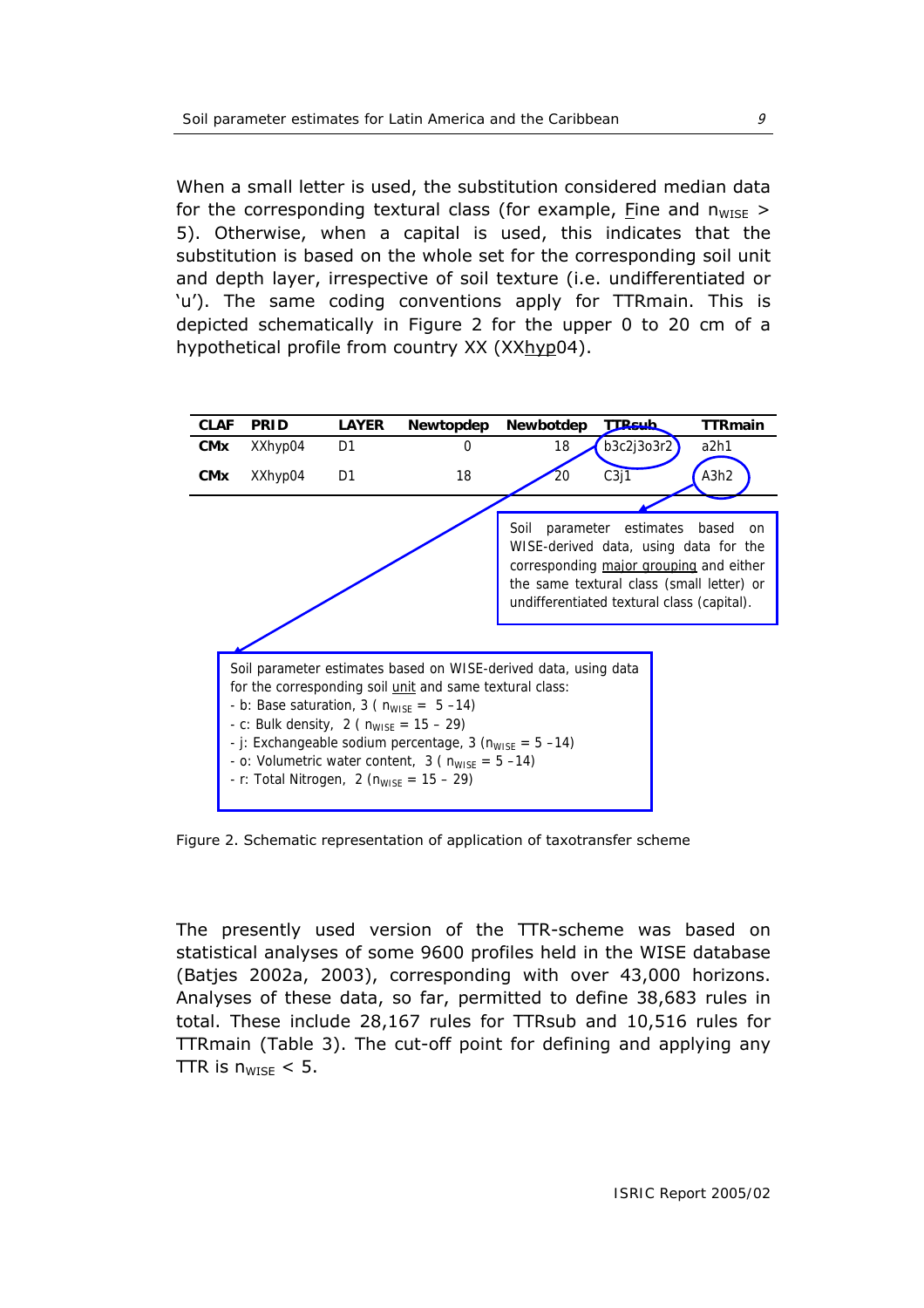| Taxotransfer rule Textural class |                  | Number of rules |
|----------------------------------|------------------|-----------------|
| <b>TTRsub</b>                    | C, M, F, Z and V | 18510           |
|                                  | Undifferentiated | 9657            |
| <b>TTRmain</b>                   | C, M, F, Z and V | 7987            |
|                                  | Undifferentiated | 2529            |

<span id="page-15-0"></span>Table 3. Number and type of taxotransfer rules

Note: For details about codes used for soil textural classes, see Appendix 6. For each parameter (Table 1), TTR-rules are defined per 20 cm depth layer, coded from D1 to D5, up to 1 m where applicable.

The overall assumption in applying the TTR-scheme is that the confidence in a TTR-based parameter estimate should increase with the size of the sample populations present in WISE, after outlier rejection. In addition, the confidence in soil parameter estimates listed under TTRsub should be higher than for those listed under TTRmain.

A high confidence rating, however, does not necessarily imply that the soil parameter estimates shown will be representative for the soil unit under consideration. Profile selection for SOTER, as for any other soil database, is not probabilistic but based on available data and expert knowledge. Several of the soil attributes under consideration in Table 1 are not diagnostic in the Revised Legend (FAO 1988). In addition, several properties are readily modified by changes in land use or management, for example soil pH, aluminium saturation, and organic matter content, while information on land use/management history is seldom available.

In spite of the rather large number of TTR-rules already available, it has been necessary to introduce a number of expert-based rules. Such expert-rules take into consideration whether certain combinations of soil parameter estimates are considered pedochemically feasible or relevant for a given soil unit. For example, the aluminium saturation percentage cannot be more than zero in soils with a high pH or, alternatively, a high base saturation is unlikely to occur at low pH values. So far, 28 expert-rules have been defined (Table 4). Inherently, the scheme of expert-rules was applied after application of the taxotransfer scheme, as a 'final check' of the TTRderived data.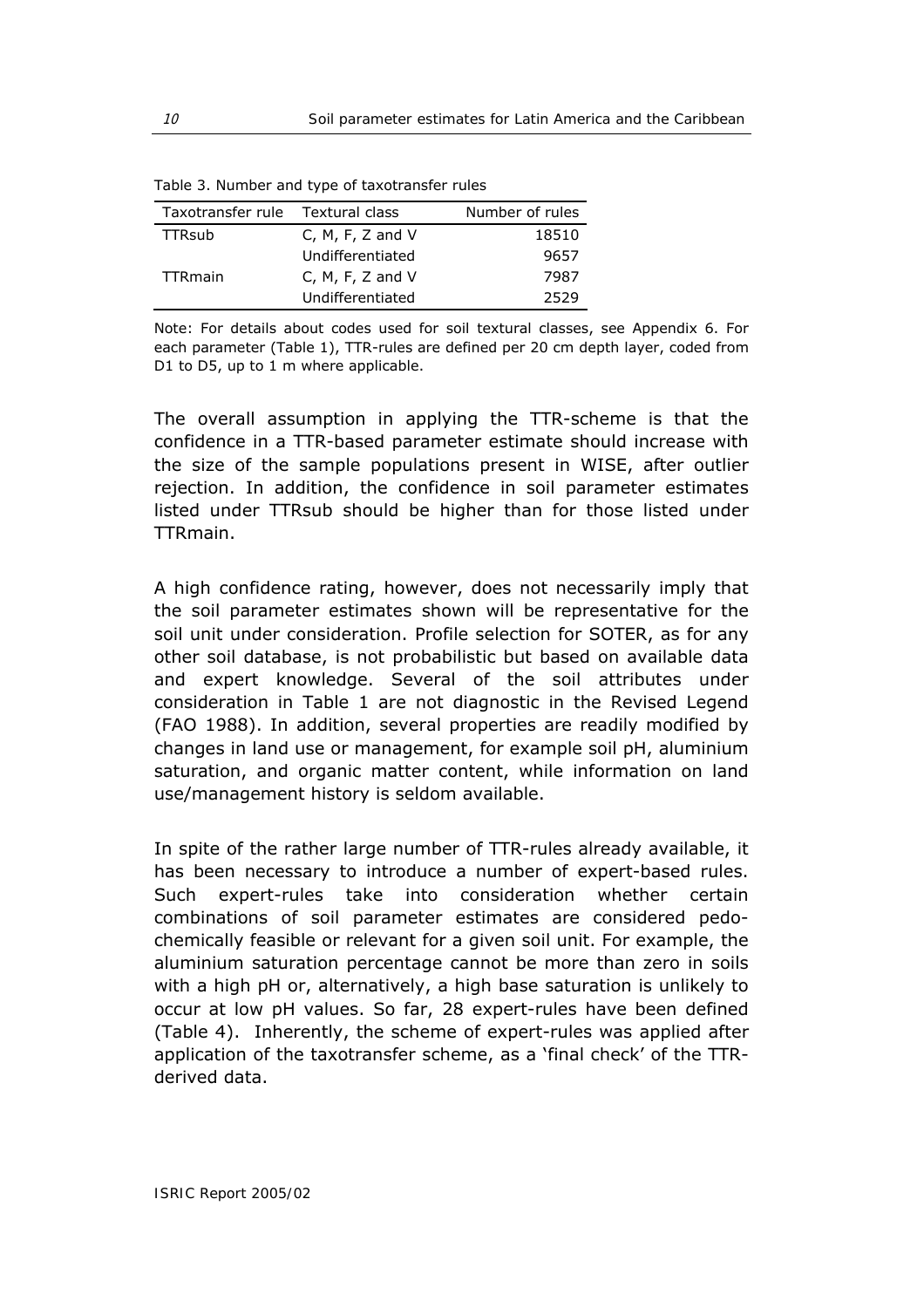| Type of rule    | Soil              | Flag | Description                                                     |
|-----------------|-------------------|------|-----------------------------------------------------------------|
|                 | Variable          |      |                                                                 |
| Taxotransfer:   |                   |      |                                                                 |
| TTR-ALSA        | <b>ALSAT</b>      | A    | exchangeable Aluminium percentage (% of<br>ECEC)                |
| TTR-BSAT        | BSAT              | B    | base saturation (% of CECs)                                     |
| TTR-BULK        | <b>BULKDENS</b>   | C    | bulk density                                                    |
| <b>TTR-CECC</b> | <b>CECCLAY</b>    | D    | cation exchange capacity of clay fraction<br>(corr. for org. C) |
| <b>TTR-CECS</b> | <b>CECSOIL</b>    | Е    | cation exchange capacity                                        |
| <b>TTR-CLAY</b> | <b>CLAY</b>       | G    | clay % (see also Y for texture (g, m & n))                      |
| <b>TTR-ECEC</b> | <b>ECEC</b>       | H    | effective CEC                                                   |
| <b>TTR-ELCO</b> | ECE               | Ι    | electrical conductivity                                         |
| <b>TTR-ESP</b>  | <b>ESP</b>        | J    | exchangeable Na percentage (% of CECs)                          |
| TTR-GRAV        | GRAVEL            | F    | coarse fragments                                                |
| <b>TTR-GYPS</b> | <b>GYPSUM</b>     | Κ    | gypsum content                                                  |
| TTR-PHAQ        | PHH <sub>20</sub> | L    | pH in water                                                     |
| <b>TTR-SAND</b> | SAND              | м    | sand %                                                          |
| <b>TTR-SILT</b> | SILT              | N    | silt %                                                          |
| <b>TTR-TAWC</b> | <b>TAWC</b>       | O    | volumetric water content (-33 to -<br>1500<br>kPa)              |
| TTR-TCEQ        | CACO3             | P    | carbonate content                                               |
| <b>TTR-TOTC</b> | ORGC              | Q    | organic carbon content                                          |
| <b>TTR-TOTN</b> | TOTN              | R.   | total nitrogen content                                          |
| Expert-rule:    |                   |      |                                                                 |
| XR1-Alsa        | ALSAT             | 1    | Expert rules for ALSAT vs soil pH (5 rules)                     |
| XR2-Bsat        | <b>BSAT</b>       | 2    | Expert rules for BSAT vs soil pH (6)                            |
| XR3-Elco        | <b>ECE</b>        | 3    | Expert rules for ELCO vs pH (1)                                 |
| XR4-Gyps        | <b>GYPS</b>       | 4    | Expert rules for GYPSUM vs pH (1)                               |
| XR5-CaCo        | <b>TCEQ</b>       | 5    | Expert rules for CACO3 vs pH (5)                                |
| XR6-CECc        | CECc              | 6    | Expert rules for CECclay (2)                                    |
| XR7-Hist        | HISTO             | 7    | Expert rules for organic soils (for Histosols;<br>1)            |
| XR8-LAC         | LAC               | 8    | Expert rules for CECclay (for Low Activity<br>$(LAC)$ soils; 6) |
| XR9-ECEC        | <b>ECEC</b>       | 9    | Expert rules for effective CEC (for LAC and<br>Andosols; 1)     |

<span id="page-16-0"></span>Table 4. Conventions for coding taxotransfer and expert rules

Note: Codes for taxotransfer-rules start with TTR, while expert-based rules begin with the letters XR. Several subdivisions are possible for each expert-rule; these have been coded with numerals (e.g., 6a, 6b etc. for rules determining the parameter estimates for CECclay). The number of conditions defined for each expert-rule is shown in brackets.

Table 5 lists how often each type of rule has been applied as a percentage of the total number of horizons (up to a depth of 100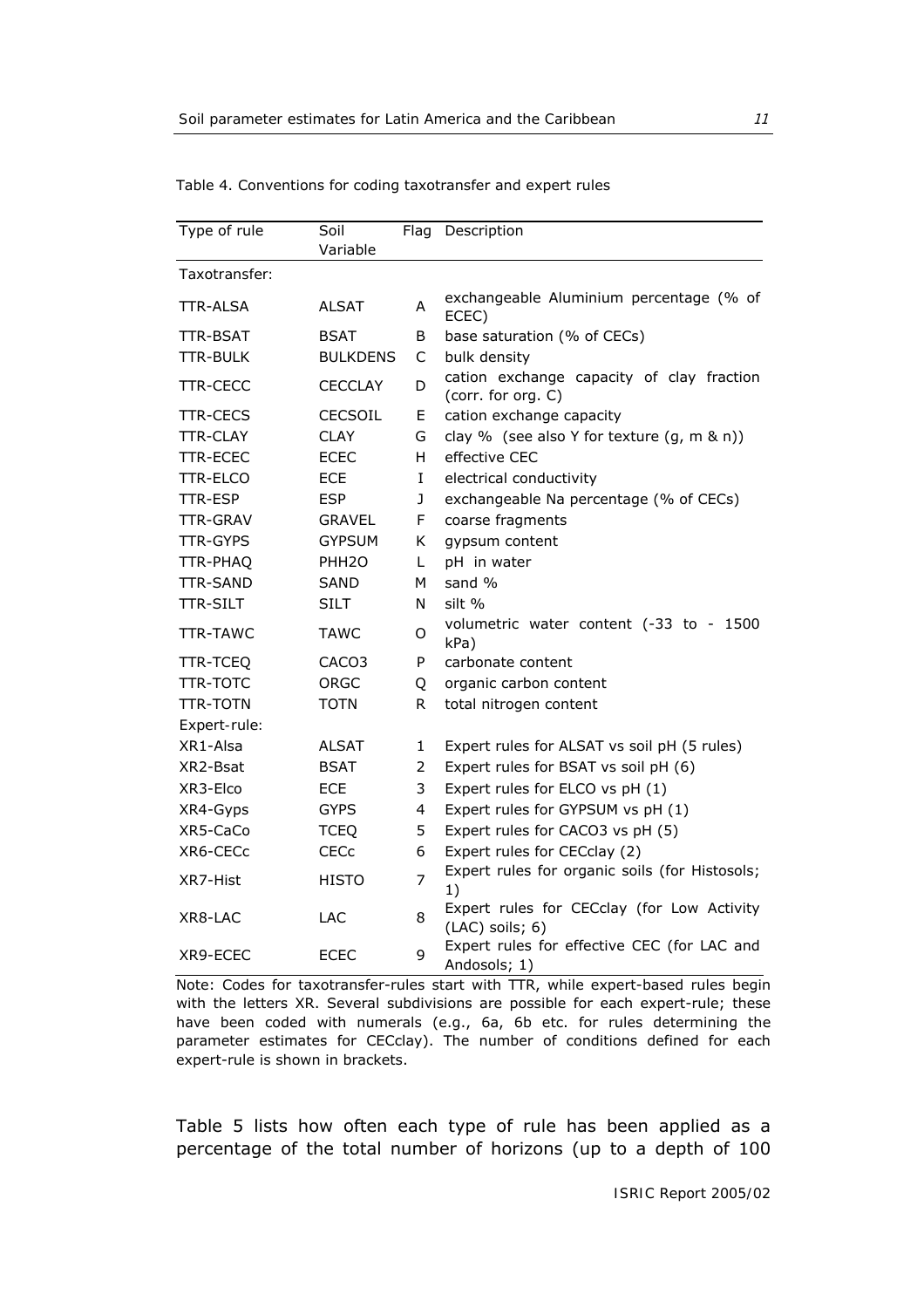<span id="page-17-0"></span>cm) in the secondary SOTER database; details for each profile, layer and soil attribute may be found in table *SOTERflagTTRrules*  (Appendix 3).

| Rules           | Code | Frequency of occurrence (%) |                |            |                          |
|-----------------|------|-----------------------------|----------------|------------|--------------------------|
|                 |      | <b>TTRsub</b>               | <b>TTRmain</b> | TTRsummary | <b>TTRfinal</b>          |
| XR1-Alsa        | 1    |                             |                |            | 74                       |
| XR2-Bsat        | 2    |                             |                |            | 23                       |
| XR3-Elco        | 3    |                             |                |            | 67                       |
| XR4-Gyps        | 4    |                             |                |            | 67                       |
| XR5-CaCo        | 5    |                             |                |            | 90                       |
| XR6-CECc        | 6    |                             |                |            | 11                       |
| XR7-Hist        | 7    |                             |                |            | 1                        |
| XR8-LAC         | 8    |                             |                |            | 4                        |
| XR9-ECEC        | 9    |                             |                |            | 68                       |
| <b>TTR-ALSA</b> | A    | 13                          | 49             | 62         | $\overline{\phantom{0}}$ |
| <b>TTR-BSAT</b> | B    | 69                          | 2              | 71         |                          |
| <b>TTR-BULK</b> | C    | 61                          | $\overline{2}$ | 63         |                          |
| <b>TTR-CECc</b> | D    | 27                          | $\mathbf{1}$   | 28         |                          |
| <b>TTR-CECs</b> | E    | 14                          | 0              | 14         |                          |
| <b>TTR-GRAV</b> | F    | 17                          | $\Omega$       | 17         |                          |
| <b>TTR-CLAY</b> | G    | 12                          | 0              | 12         |                          |
| <b>TTR-ECEC</b> | Η    | 65                          | 7              | 72         |                          |
| <b>TTR-ELCO</b> | I    | 32                          | 7              | 39         |                          |
| TTR-ESP         | J    | 72                          | 2              | 74         |                          |
| <b>TTR-GYPS</b> | Κ    | 24                          | 15             | 39         |                          |
| TTR-PHAQ        | L    | 11                          | 0              | 11         |                          |
| TTR-SAND        | M    | 12                          | 0              | 12         |                          |
| <b>TTR-SILT</b> | N    | 12                          | 0              | 12         |                          |
| <b>TTR-TAWC</b> | O    | 88                          | 11             | 99         |                          |
| <b>TTR-TCEQ</b> | P    | 32                          | 7              | 39         |                          |
| <b>TTR-TOTC</b> | Q    | 14                          | 0              | 14         |                          |
| <b>TTR-TOTN</b> | R    | 35                          | $\mathbf{1}$   | 36         |                          |

Table 5. Type and frequency of rules applied

Note: For definitions of abbreviations see text and Figure 5; also see the footnote in Appendix 3. The abbreviation '-' stands for not applicable.

Exchangeable aluminium (ALSA), base saturation (BSAT), exchangeable sodium (ESP), and Effective CEC (ECEC), for example, have been estimated using TTRs in some 60 to 75% of the cases; this is a reflection of the fact that exchangeable bases and exchangeable acidity were not considered in the original database structure for SOTERLAC (FAO *et al.* 1998; Peters and van Engelen 1993).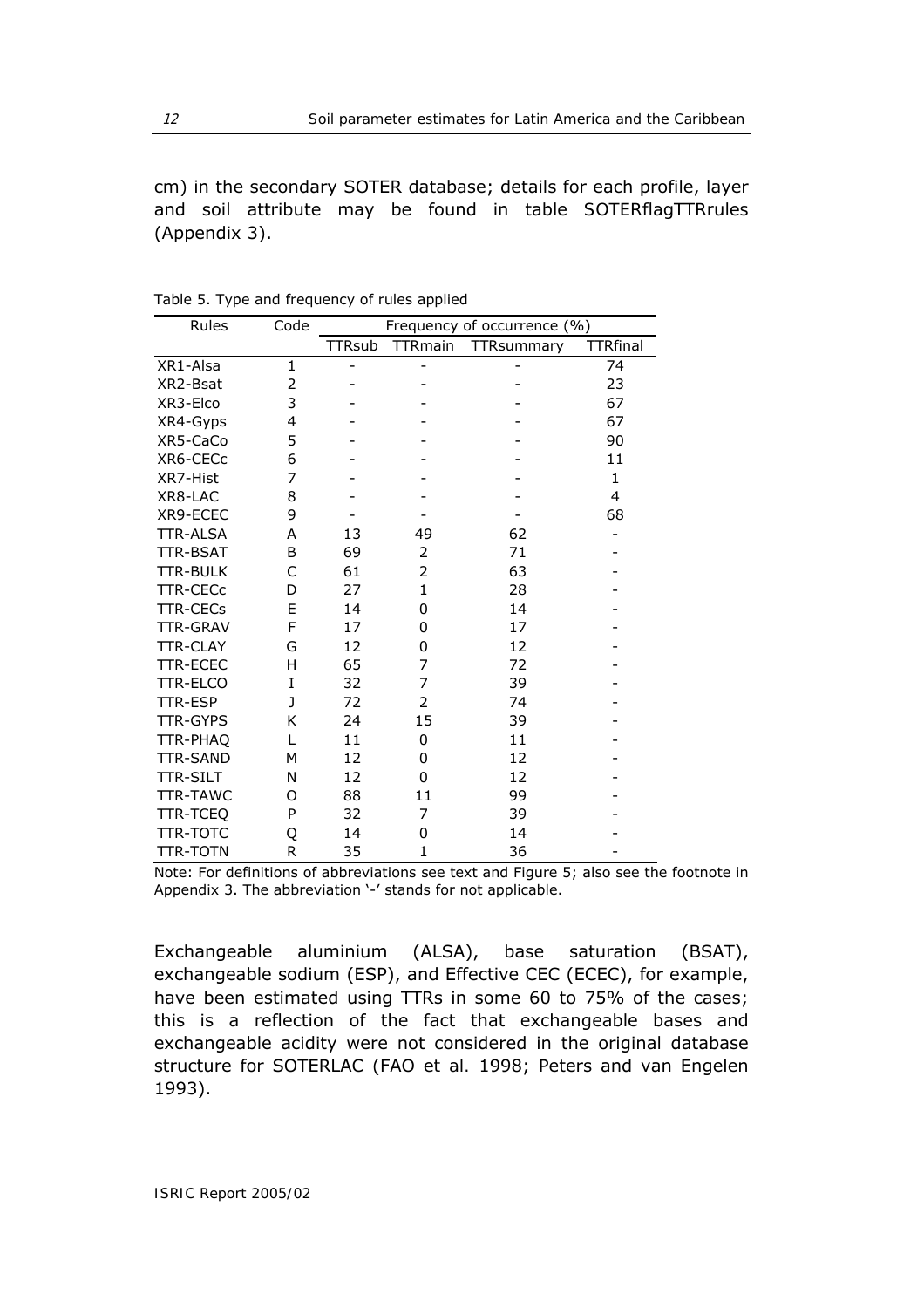<span id="page-18-0"></span>For base saturation (BSAT), TTR-derived values were mainly derived from soil parameter estimates for similar soil units (see TTRsub), while for ALSAT they were mainly derived from measured data for major soil groups (see TTRmain). Table 5 shows also that there are almost no measured soil physical data (BULK, TAWC) in the primary SOTERLAC database.

Expert rules have commonly been used for exchangeable aluminium (XR1-ALSA), electrical conductivity (XR3-Elco), Gypsum (XR4-GYPS) and content of calcium carbonate (XR5-CaCo). In case of Histosols, the soil textural class has always been recoded to "O" (organic materials; XR7-Hist). Rule XR9-ECEC was applied to all profiles that were not classified as low activity clays soils (LAC) and Andosols in SOTERLAC, version 2.0.

## **3.4 Linkage to GIS**

Aggregated information about the SOTER unit composition and results of the TTR-work can be linked to the SOTER map using GIS. In transnational databases such as SOTERLAC, however, this linkage must be through the NEWSUID, which is a combination of the country's ISO code plus SUID code (see Appendix 4).

Most SOTER units in Latin America and the Caribbean comprise more than one soil component, with a maximum of five. In the primary database, the associated information is stored in a range of relational databases to enhance data storage and management efficiency. To assist end-users, a new table has been created that incorporates data held in the primary SOTER database and the present information on soil parameter estimates (Appendix 4). Clearly, this wealth of information, although needed for modelling work, complicates linkage to GIS.

For visualization and analysis in GIS, it will often be necessary to make an extra selection. For example, in the case of the RothC and Century carbon models (Falloon *et al.* 2002; Paustian *et al.* 1997), information may be required about the properties of the topsoil – that is layer D1: 0-20 cm – for the dominant soil. In this case, the necessary selection will be for the first Terrain Component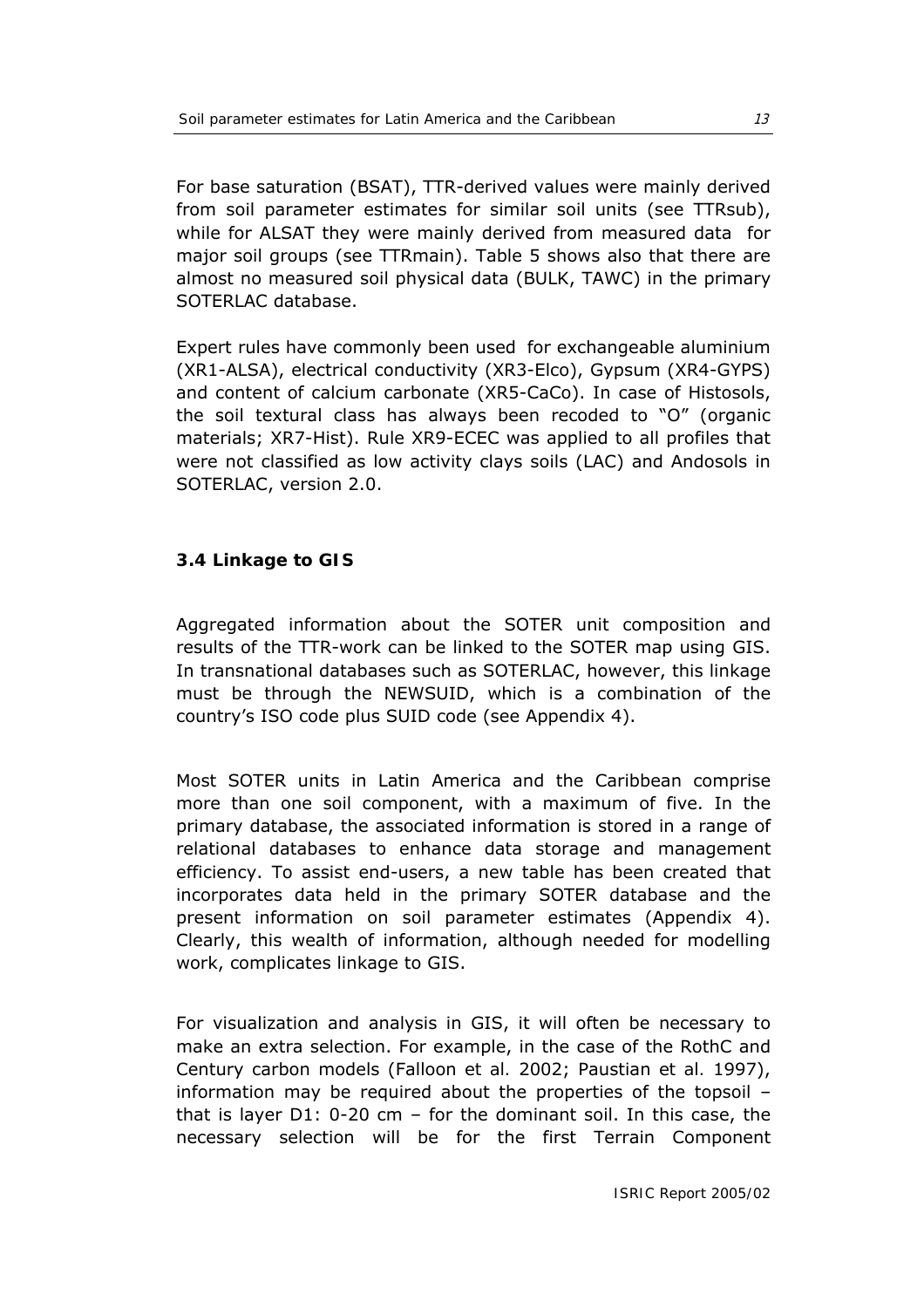<span id="page-19-0"></span>(TCID=1), first Soil Component (SCID= 1) and the upper most layer (D1). The corresponding selection is included as a separate table in the secondary database for Latin America and the Caribbean, as an example. The database structure is detailed in Appendix 4.

Figure 3 schematically shows the procedure for linking the various secondary attribute data to the geographical SOTER data held in the GIS. For ease of visualization, it considers only the upper layer (D1) of the spatially dominant (first) soil component of hypothetical SOTER unit BR19, as an example.



Figure 3. Linking soil parameter estimates for the top 20 cm of the dominant soil of a SOTER unit with the geographical component of SOTER

All geographic data in SOTER are presented in vector format. However, should grid-based soil layers be required, these can be generated using the convert-to-grid module of the spatial analyst extension to ArcView (ESRI 1996). The minimum legible delineation implied by the scale of 1:5M is about 625  $km^2$ . Gridding should be based on the NEWSUID field to permit subsequent linkage with the various attribute tables discussed in this report. The overall procedure will be same as depicted earlier in Figure 3.

*ISRIC Report 2005/02*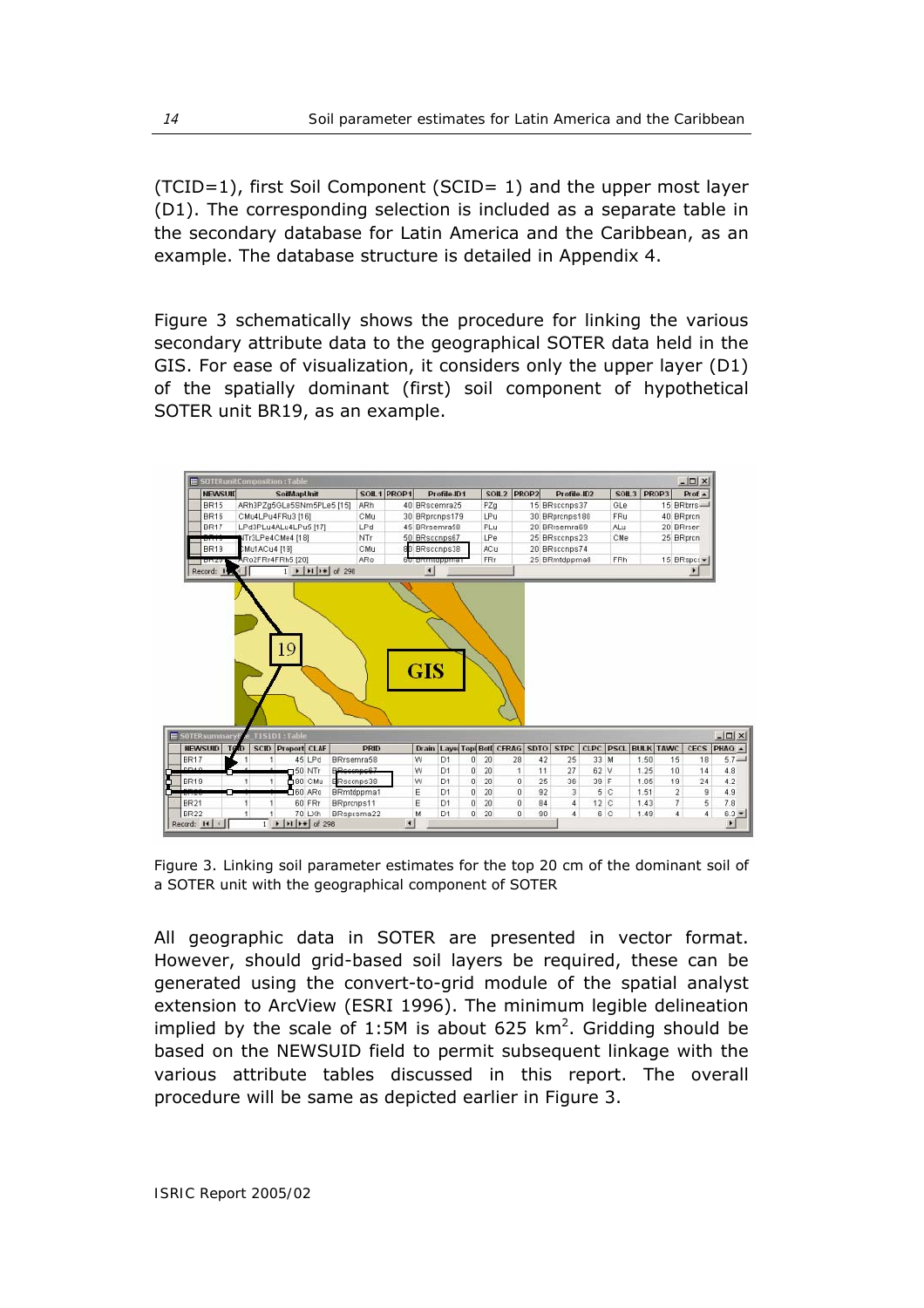<span id="page-20-0"></span>Information on landform, lithology and slope has been derived from the primary SOTERLAC database (Dijkshoorn 2005). The coding conventions are detailed in the SOTER Procedures Manual (van Engelen and Wen 1995) .

# **4. CONCLUSIONS**

- Linkage between soil profile data and the spatial component of the SOTERLAC map, for environmental applications, required generalisation of measured soil (profile) data by soil unit and depth zone. This involved the transformation of variables that show a marked spatial and temporal variation and that have been determined in a range of laboratories, according to various analytical methods.
- A pragmatic approach to the comparability of soil analytical data has been adopted. This was considered appropriate at the present scale of 1:5M, but must be done more rigorously when more detailed scientific work is considered.
- The present set of soil parameter estimates for Latin America and the Caribbean should be seen as best estimates based on the currently available selection of profile data held in SOTERLAC, version 2.0, and WISE. The uncertainty attached to some of the parameter estimates shown, however, remains high.
- Modellers should familiarize themselves with the assumptions and taxotransfer rules used to develop the set of soil parameter estimates, before using these in their models.
- The detail and quality of primary information available within the various countries of Latin America and the Caribbean resulted in a variable resolution of the products presented.
- The secondary data set is considered appropriate for studies at national scale, including agro-ecological zoning, land evaluation, and modelling of carbon stocks and changes.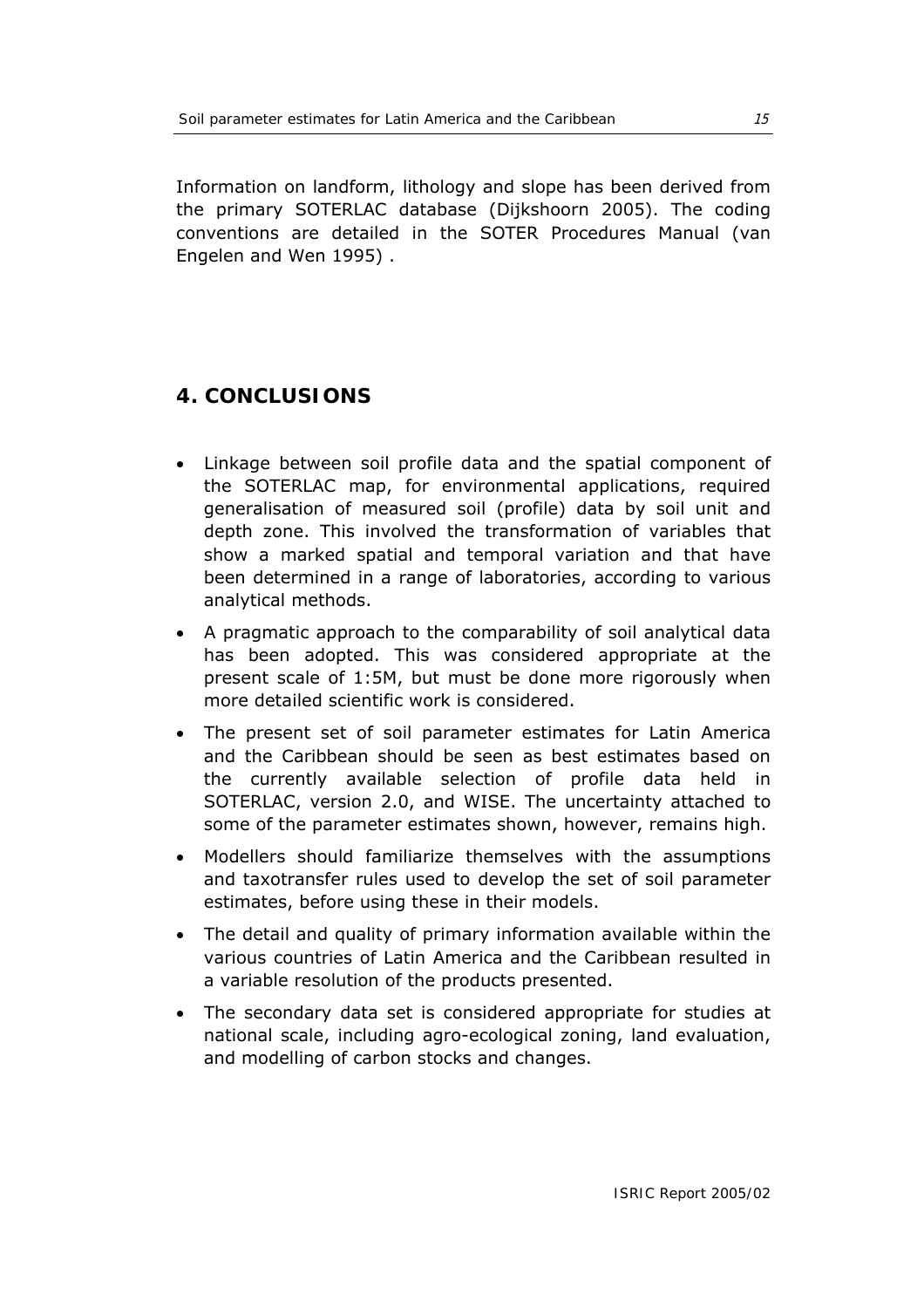## <span id="page-21-0"></span>**ACKNOWLEDGEMENTS**

This study has been carried out in the framework of *ISRIC Project 3.12 — Derived soil parameter estimates for SOTER-based applications*. I thank Koos Dijkshoorn for his constructive comments concerning the primary SOTERLAC database and Otto Spaargaren for helpful discussions concerning suitable criteria for the expertrules.

## **REFERENCES**

- Batjes NH 1999. Soil vulnerability mapping in Central and Eastern Europe: Issues of data acquisition, quality control and sharing. In: Naff T (editor), *Data Sharing for International Water Resource Management: Eastern Europe, Russia and the CIS*. NATO Science Series 2: Environmental Security (Vol. 61). Kluwer Academic Publishers, Dordrecht, pp 187-206
- Batjes NH 2002a. *Soil parameter estimates for the soil types of the world for use in global and regional modelling (Version 2.0)*. ISRIC Report 2002/02c, International Food Policy Research Institute (IFPRI) and International Soil Reference and Information Centre (ISRIC), Wageningen
- Batjes NH 2002b. Revised soil parameter estimates for the soil types of the world. *Soil Use and Management* 18, 232-235
- Batjes NH 2003. *A taxotransfer rule-based approach for filling gaps in measured soil data in primary SOTER databases (GEFSOC Project)*. Report 2003/03, ISRIC - World Soil Information, Wageningen
- Batjes NH 2004. Soil carbon stocks and projected changes according to land use and management: a case study for Kenya. *Soil Use and Management* 20, 350-356
- Batjes NH and Dijkshoorn JA 1999. Carbon and nitrogen stocks in the soils of the Amazon Region. *Geoderma* 89, 273-286
- Batjes NH, Fischer G, Nachtergaele FO, Stolbovoy VS and van Velthuizen HT 1997. *Soil data derived from WISE for use in global and regional AEZ studies (ver. 1.0)*. Interim Report IR-97-025, FAO/ IIASA/ ISRIC, Laxenburg
- Bouwman AF, Boumans LJM and Batjes NH 2002. Modeling global annual N2O and NO emissions from fertilized fields. *Global Biogeochemical Cycles* 16, 1080, doi:10.1029/2001GB001812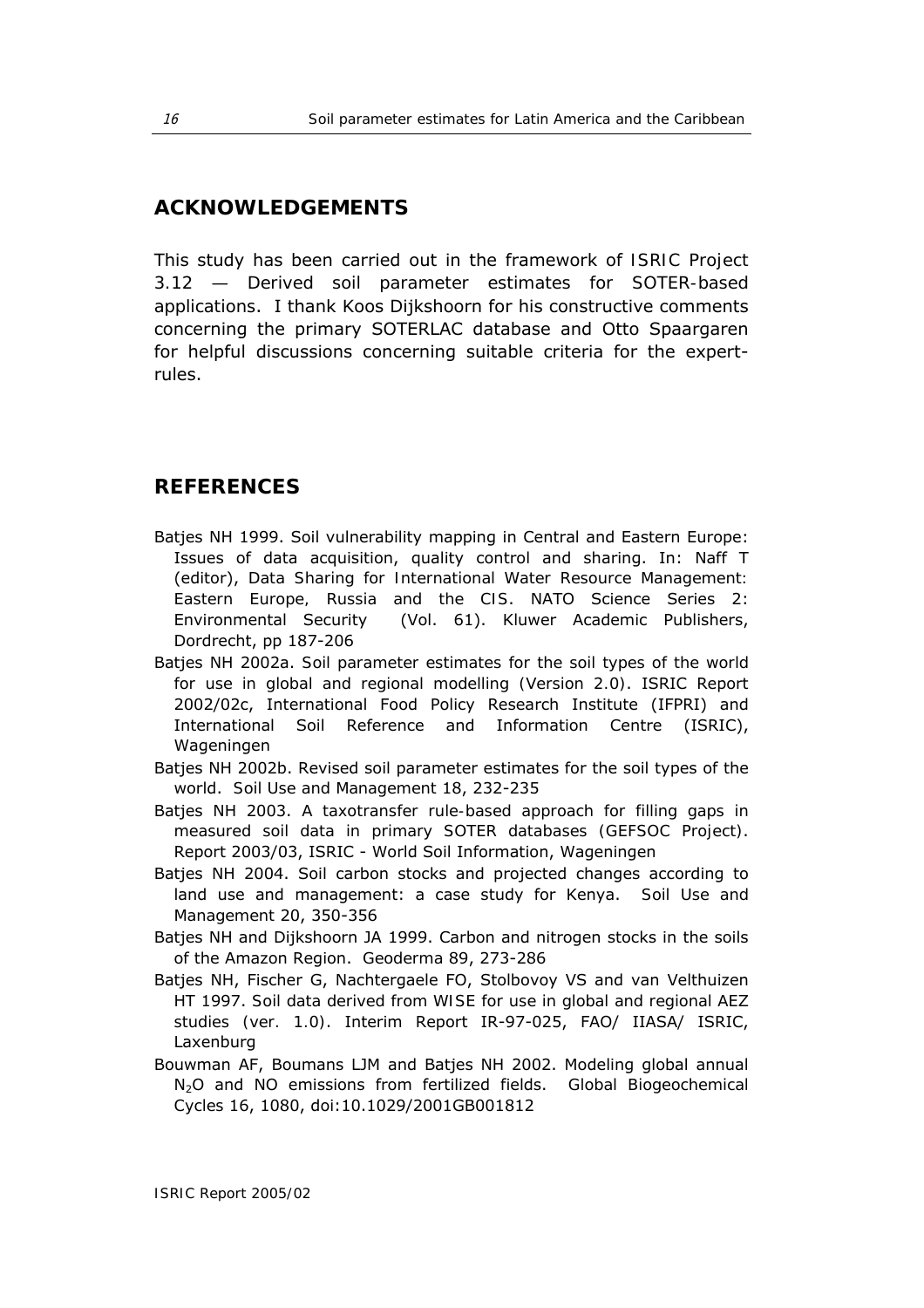- CEC 1985. *Soil Map of the European Communities (1:1,000,000)*. Report EUR 8982, Office for Official Publications of the European Communities, Luxembourg
- Cramer W and Fischer A 1997. Data requirements for global terrestrial ecosystem modelling. In: Walker B and W Steffen (editors), *Global Change and Terrestrial Ecosystems*. Cambridge University Press, Cambridge, pp 529-565
- Dijkshoorn JA 2005. *Soil and terrain database for Latin America and the Caribbean (ver. 2.0)*. Report 2005/01 (in prep.; Release 10 February 2005), ISRIC - World Soil Information, Wageningen
- Doorenbos J and Kassam AH 1978. *Yield response to water*. Irrigation and Drainage Paper 33, FAO, Rome
- ESRI 1996. *ArcView GIS*. Environmental Systems Research Institute, Redlands CA, 350 p
- Falloon P, Smith P and Szabo JP, L. 2002. Comparison of approaches for estimating carbon sequestration at the regional scale. *Soil Use and Management* 18, 164-174
- Falloon PD, Smith P, Smith JU, Szabó J, Coleman K and Marshall S 1998. Regional estimates of carbon sequestration potential: linking the Rothamsted carbon model to GIS databases. *Biology and Fertility of Soils* 27, 236-241
- FAO 1988. *FAO/Unesco Soil Map of the World, Revised Legend (with corrections and updates)*. FAO World Soil Resources Report 60 (reprinted with updates as ISRIC Technical Paper 20 in 1997), ISRIC, Wageningen
- FAO 1995. *Digital Soil Map of the World and Derived Soil Properties*, Food and Agriculture Organization of the United Nations, Rome
- FAO and ISRIC 2000. *Soil and terrain database, soil degradation status, and soil vulnerability assessments for Central and Eastern Europe (scale 1:2.5 million; ver. 1.0)*. Land and Water Digital Media Series 10, FAO, Rome
- FAO and ISRIC 2003. *Soil and Terrain database for Southern Africa (1:2 million scale)*. FAO Land and Water Digital Media Series 25, ISRIC and FAO, Rome
- FAO, ISRIC, UNEP and CIP 1998. *Soil and terrain digital database for Latin America and the Caribbean at 1:5 million scale*. Land and Water Digital Media Series No. 5, Food and Agriculture Organization of the United Nations, Rome
- FAO-Unesco 1974-1981. *Soil Map of the World, 1:5,000,000. Vol. 1 to 10*. United Nations Educational, Scientific, and Cultural Organization, Paris
- Fischer G, van Velthuizen HT, Shah M and Nachtergaele FO 2002. *Global Agro-ecological Assessment for Agriculture in the 21st Century: Methodology and Results*. RR-02-02, International Institute for Applied Systems Analysis (IIASA) and Food and Agriculture Organization of the United Nations (FAO), Laxenburg
- Klamt E and Sombroek WG 1988. Contribution of organic matter to exchange properties of Oxisols. In: Beinroth FH, MN Camargo and H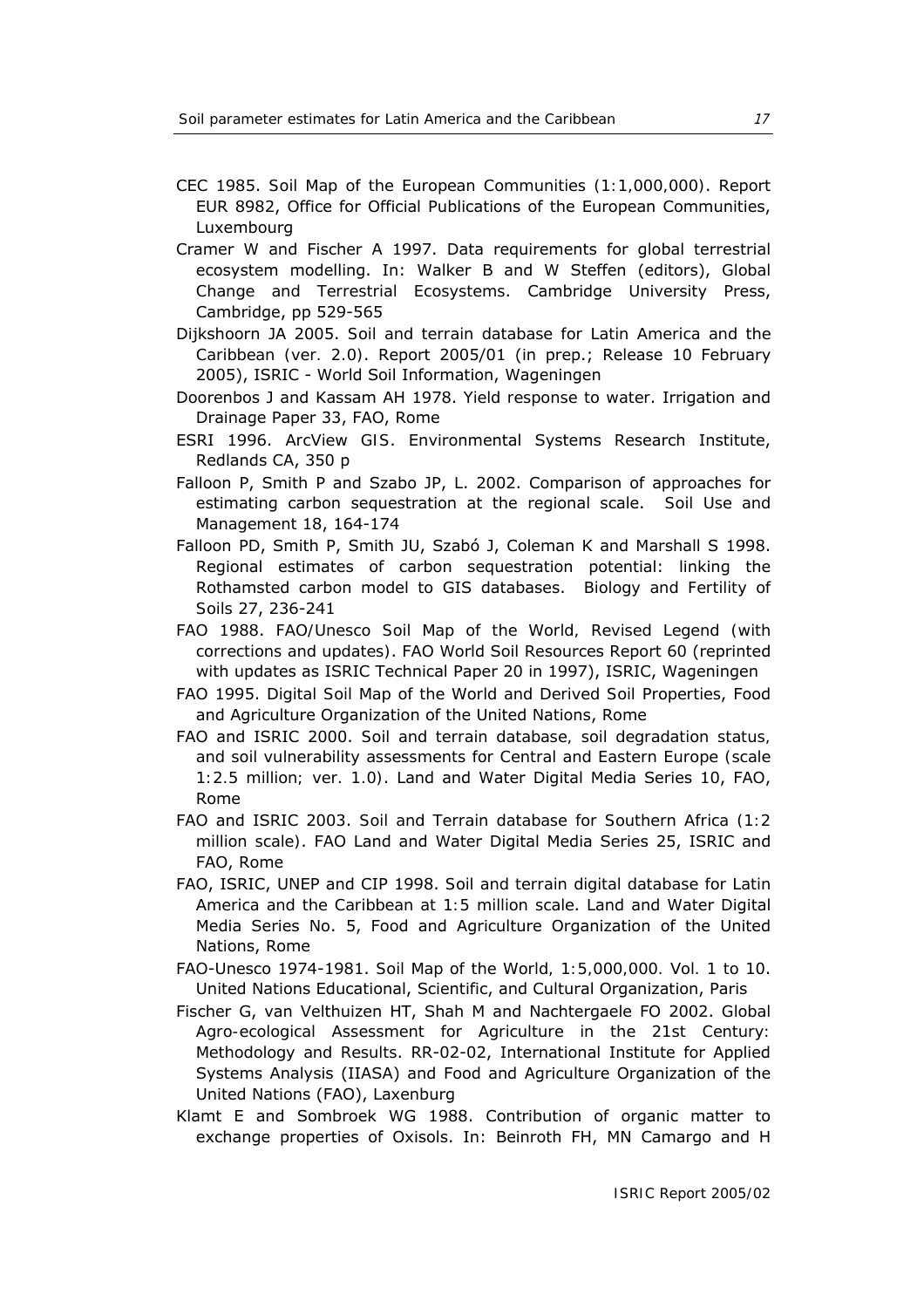Eswaran (editors), *Classification, characterization and utilization of Oxisols. Proc. of the 8th International Soil Classification Workshop (Brazil, 12 to 23 May 1986)*. Empresa Brasileira de Pesquisa Agropecuaria (EMBRAPA), Soil Management Support Services (SMSS) and University of Puerto Rico (UPR), Rio de Janeiro, pp 64-70

- Landon JR 1991. *Booker Tropical Soil Manual*. Longman Scientific & Technical, New York
- Mantel S and van Engelen VWP 1999. Assessment of the impact of water erosion on productivity of maize in Kenya: an integrated modelling approach. *Land Degradation and Development* 10, 577-592
- Mantel S, van Engelen VWP, Molfino JH and Resink JW 2000. Exploring biophysical potential and suitability of wheat cultivation in Uruguay at the national level. *Soil Use and Management* 16, 270-278
- Nachtergaele FO, van Lynden GWJ and Batjes NH 2002. Soil and terrain databases and their applications with special reference to physical soil degradation and soil vulnerability to pollution in central and eastern Europe. In: Pagliaia M and R Jones (editors), *Advances in GeoEcology 35*. CATENA Verlag GMBH, Reiskrirchen
- Nemes A, Schaap MG and Wosten JHM 2003. Functional Evaluation of Pedotransfer Functions Derived from Different Scales of Data Collection. *Soil Science Society of America Journal* 67, 1093-1102
- Paustian K, Levine E, Post WM and Ryzhova IM 1997. The use of models to integrate information and understanding of soil C at the regional scale. *Geoderma* 79, 227-260
- Peters WL and van Engelen VWP 1993. *Guia para la Recomplacion de la Base de Datos SOTER a una escala de 1:5 M*. Papel de Trabajo 93/7, ISRIC, Wageningen
- Scholes RJ, Skole D and Ingram JS 1995. *A global database of soil properties: proposal for implementation*. IGBP-DIS Working Paper 10, International Geosphere Biosphere Program, Data & Information System, Paris
- Soil Survey Staff 1983. *Soil Survey Manual (rev. ed.)*. United States Agriculture Handbook 18, USDA, Washington
- Tempel P 1997. *Global and national Soil and Terrain Digital Databases (SOTER) - Scale 1:2,500,000 (Attribute database use manual adapted for SOVEUR Project)*. Report 97/09, ISRIC, Wageningen
- Tomasella J and Hodnett MG 1997. Estimating unsaturated hydraulic conductivity of Brazilian soils using soil-water retention data. *Soil Science* 162, 703-712
- Tomasella J and Hodnett MG 1998. Estimating soil water retention characteristics from limited data in Brazilian Amazonia. *Soil Science* 163, 190-202
- van den Berg M, Klamt E, van Reeuwijk LP and Sombroek WG 1997. Pedotransfer functions for the estimation of moisture retention of Ferralsols and related soils. *Geoderma* 78, 161-180

*ISRIC Report 2005/02*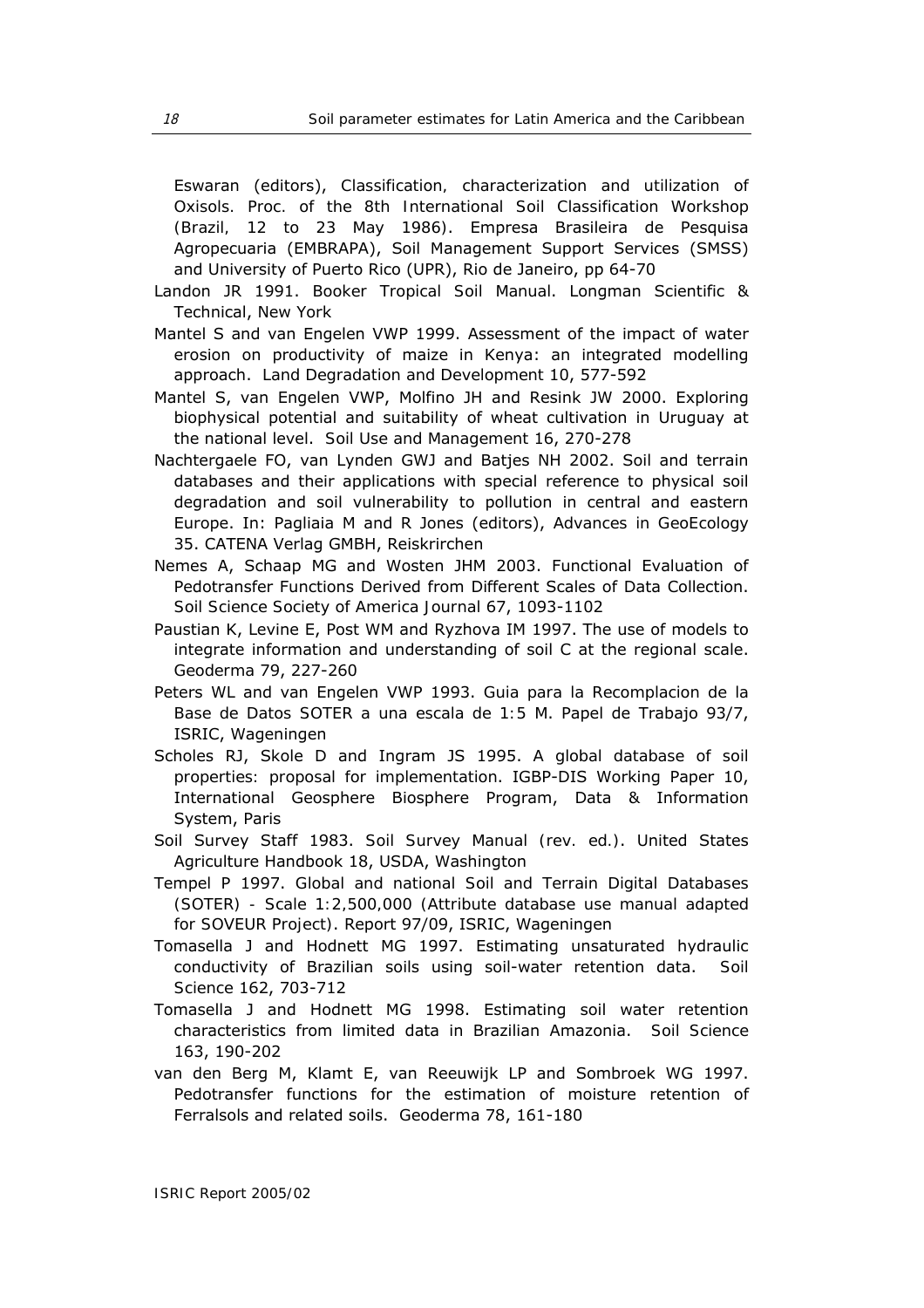- van Engelen VWP and Wen TT 1995. *Global and National Soils and Terrain Digital Databases (SOTER): Procedures Manual (rev. ed.)*. (Published also as FAO World Soil Resources Report No. 74), UNEP, IUSS, ISRIC and FAO, Wageningen
- van Engelen VWP, Mantel S, Dijkshoorn JA and Huting J 2004. *The impact of desertification on food security in Southern Africa: a case study in Zimbabwe*. Report 2004/02, ISRIC - World Soil Information, Wageningen
- van Reeuwijk LP 2002. *Procedures for soil analysis (6th ed.)*. Technical Paper 9, ISRIC, Wageningen
- Webster R and Oliver MA 1990. *Statistical methods in soil and land resource survey*. Spatial Information Systems. Oxford University press, Oxford, 316 p
- Wösten JHM, Lilly A, Nemes A and Le Bas C 1998. *Using existing soil data to derive hydraulic parameters for simulation models in environmental studies and in land use planning*. Report 156, DLO-Staring Centre, Wageningen
- WRB 1998. *World Reference Base for Soil Resources*. World Soil Resources Report 84, ISSS, ISRIC, and FAO, Rome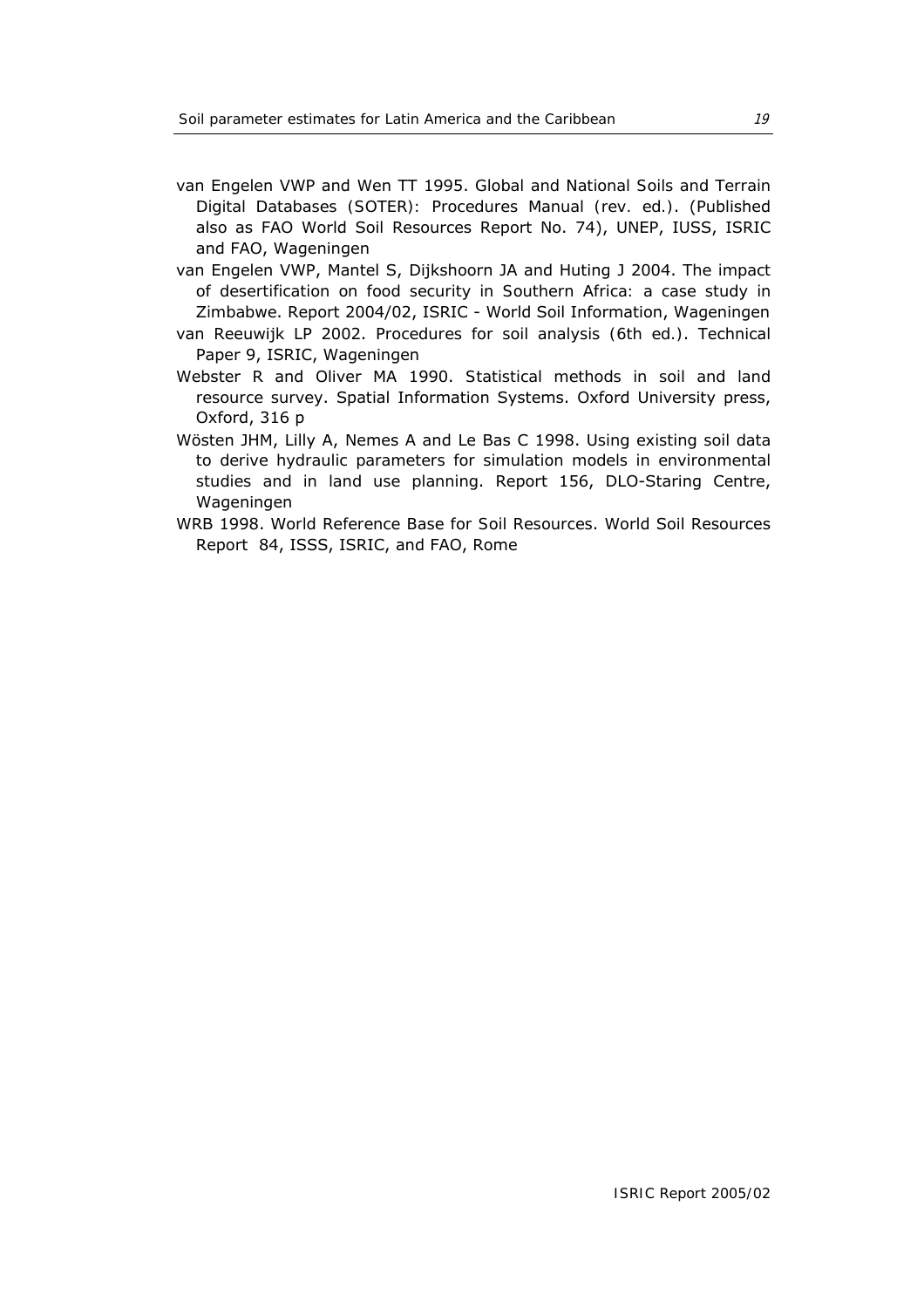## <span id="page-25-0"></span>**APPENDICES**

#### **Appendix 1: SOTER unit composition file**

This summary table gives the full composition of each SOTER unit in terms of its main soil units (FAO and ISRIC, 2003), their relative extent, and the identifier for the corresponding representative profile. It contains information aggregated from a number of primary SOTER tables, *viz. SoilComponent* and *Profile*. It can be easily linked to the SOTER geographical data in a GIS through the unique SOTER unit code – NEWSUID, a combination of the fields for ISO and SUID – and linked to the table holding the soil parameter estimates through the unique profile identifier (PRID, see Appendix 2 and Figure 3).

| Name                | Type    | Size          | Description                                                                                                 |
|---------------------|---------|---------------|-------------------------------------------------------------------------------------------------------------|
| <b>ISOC</b>         | Text    | 2             | ISO-3166 country code (1994)                                                                                |
| SUID                | Integer | 2             | The identification code of a SOTER unit on the map and<br>in the database                                   |
| <b>NEWSUID Text</b> |         | 10            | Globally unique SOTER code, comprising fields ISOC<br>plus SUID (sometimes called: ISOCSUID)                |
| SOIL1               | Text    | 3             | Characterization of the first (main) soil component<br>according to the Revised Legend (FAO, 1988)          |
| PROP1               | Integer | 2             | Proportion, as a percentage, that the main soil<br>Component occupies within the SOTER unit                 |
| PRID1               | Text    | 15            | Unique code for the corresponding representative soil<br>profile (as selected by the national soil experts) |
| SOIL <sub>2</sub>   | Text    | 3             | As above but for the next soil component                                                                    |
| PROP2               | Integer | 2             | As above                                                                                                    |
| PRID <sub>2</sub>   | Text    | 15            | As above                                                                                                    |
| SOIL3               | Text    | 3             | As above but for the next soil component                                                                    |
| PROP3               | Integer | $\mathcal{P}$ | As above                                                                                                    |
| PRID3               | Text    | 15            | As above                                                                                                    |
| SOIL4               | Text    | 3             | As above but for the next soil component                                                                    |
| PROP4               | Integer | 2             | As above                                                                                                    |
| PRID4               | Text    | 15            | As above                                                                                                    |
| SOIL5               | Text    | 3             | As above but for the next soil component                                                                    |
| PROP5               | Integer | $\mathcal{P}$ | As above                                                                                                    |
| PRID5               | Text    | 15            | As above                                                                                                    |

| Structure of table SOTERunitComposition |
|-----------------------------------------|
|-----------------------------------------|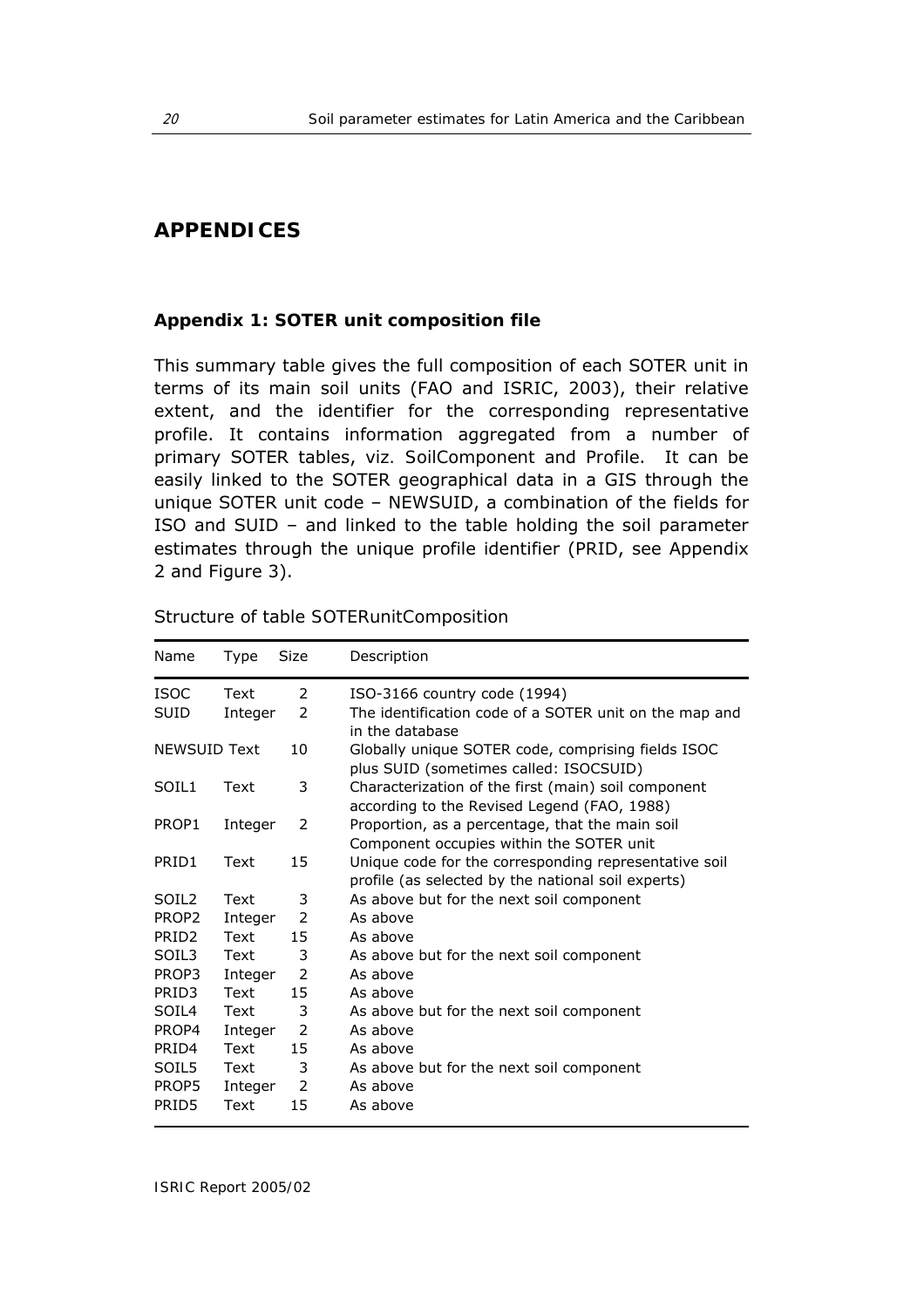<span id="page-26-0"></span>*(cont*.)

| SOIL6              | Text    | 3             | As above but for the next soil component |
|--------------------|---------|---------------|------------------------------------------|
| PROP6              | Integer | $\mathcal{P}$ | As above                                 |
| PRID <sub>6</sub>  | Text    | 15            | As above                                 |
| SOIL7              | Text    | 3             | As above but for the next soil component |
| PROP7              | Integer | $\mathcal{P}$ | As above                                 |
| PRID7              | Text    | 15            | As above                                 |
| SOIL8              | Text    | 3             | As above but for the next soil component |
| PROP8              | Integer | $\mathcal{P}$ | As above                                 |
| PRID8              | Text    | 15            | As above                                 |
| SOIL <sub>9</sub>  | Text    | 3             | As above but for the next soil component |
| PROP <sub>9</sub>  | Integer | $\mathcal{P}$ | As above                                 |
| PRID <sub>9</sub>  | Text    | 15            | As above                                 |
| SOIL <sub>10</sub> | Text    | 3             | As above but for the next soil component |
| PROP10             | Integer | $\mathcal{P}$ | As above                                 |
| PRID <sub>10</sub> | Text    | 15            | As above                                 |
|                    |         |               |                                          |

Note: Generally, not all 10 available fields for SOIL; will be filled in SOTER.

## **Appendix 2: Taxotransfer rule-based soil parameter estimates**

This table lists soil parameters estimates for all representative profiles considered in a given SOTER database. This information can be linked to the geographical component of the SOTER database – in a GIS – through the unique profile code (PRID, see Appendix 1).

| Name          | Type    |              | Size Description                                                                       |
|---------------|---------|--------------|----------------------------------------------------------------------------------------|
| <b>CLAF</b>   | Text    | 3            | Revised Legend FAO (1988) code                                                         |
| PRID          | Text    | 15           | profile ID (as documented in table SOTERunitComposition)                               |
| Drain         | Text    | 2            | FAO soil drainage class                                                                |
| Layer         | Text    | 8            | code for depth layer (from D1 to D5; e.g. D1 is from 0 to<br>$20 \text{ cm}$           |
| TopDep        | Integer | 4            | depth of top of layer (cm)                                                             |
| <b>BotDep</b> | Integer | 4            | depth of bottom of (cm)                                                                |
| <b>CFRAG</b>  | Integer | 2            | coarse fragments $(> 2mm)$                                                             |
| <b>SDTO</b>   | Integer | 2            | sand (mass %)                                                                          |
| <b>STPC</b>   | Integer | 2            | silt (mass %)                                                                          |
| <b>CLPC</b>   | Integer | 2            | clay (mass $\%$ )                                                                      |
| <b>PSCL</b>   | Text    | $\mathbf{1}$ | FAO texture class (see note at end of this report for codes)                           |
| <b>BULK</b>   | Single  | 4            | bulk density (kg dm <sup>-3</sup> )                                                    |
| <b>TAWC</b>   | Integer | 2            | available water capacity (cm $m^{-1}$ , -33 to -1500 kPa<br>conform to USDA standards) |

Structure of table *SOTERparameterEstimates*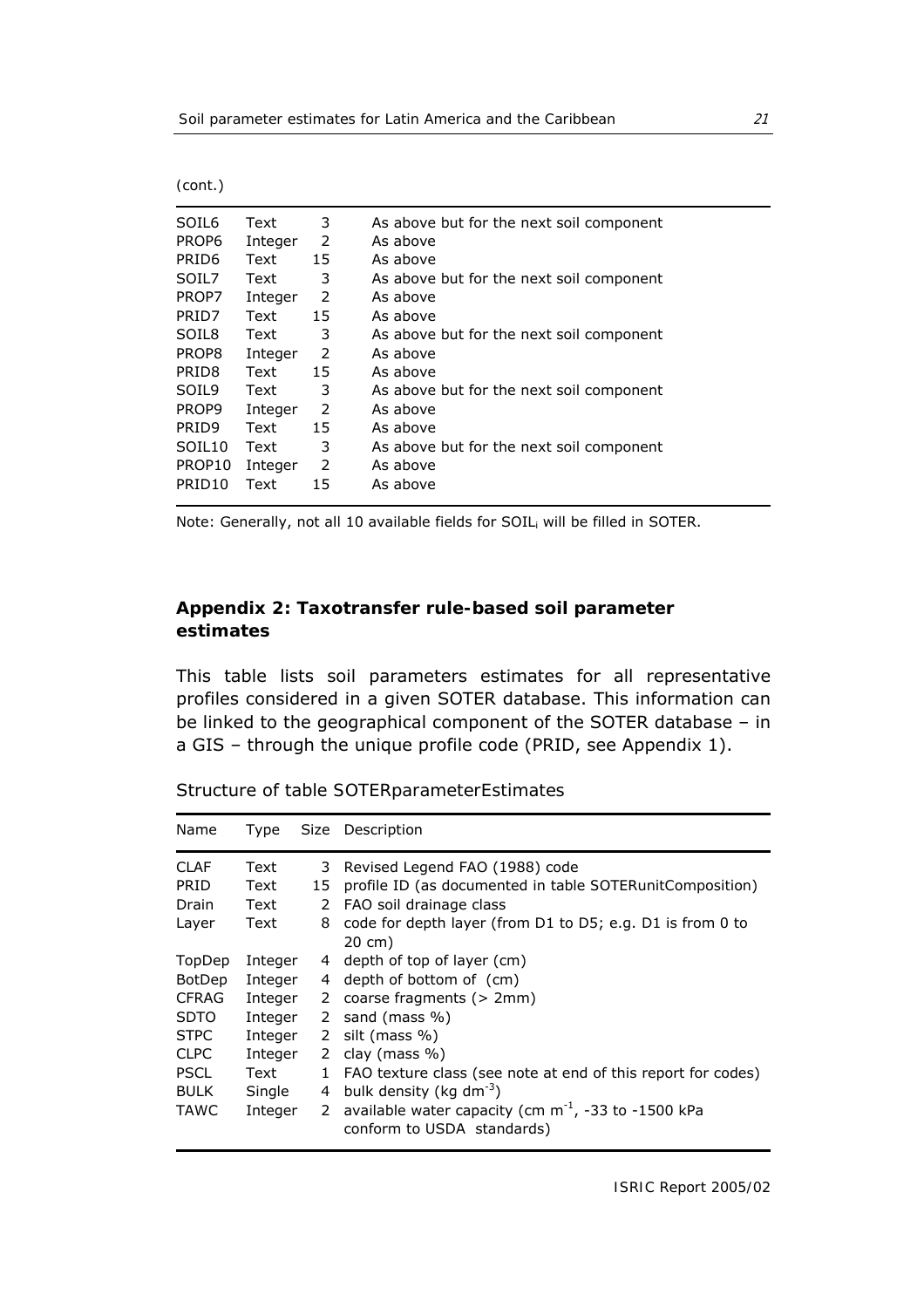<span id="page-27-0"></span>

| cont |  |
|------|--|
|      |  |

| <b>CECS</b><br><b>BSAT</b><br><b>CECc</b> | Single<br>Integer<br>Single | 2<br>4 | 4 cation exchange capacity (cmol <sub>c</sub> kg <sup>-1</sup> ) for fine earth fraction<br>base saturation as percentage of CECsoil<br>CECclay, corrected for contribution of organic matter<br>$(\text{cmol}_c \text{ kg}^{-1})$ |
|-------------------------------------------|-----------------------------|--------|------------------------------------------------------------------------------------------------------------------------------------------------------------------------------------------------------------------------------------|
| PHAQ                                      | Single                      |        | 4 pH measured in water                                                                                                                                                                                                             |
| <b>TCEQ</b>                               | Single                      |        | 4 total carbonate equivalent (g $kg^{-1}$ )                                                                                                                                                                                        |
| <b>GYPS</b>                               | Single                      |        | 4 gypsum content $(q kq^{-1})$                                                                                                                                                                                                     |
| <b>ELCO</b>                               | Single                      |        | 4 electrical conductivity (dS $m^{-1}$ )                                                                                                                                                                                           |
| <b>TOTC</b>                               | Single                      | 4      | organic carbon content (q $kg^{-1}$ )                                                                                                                                                                                              |
| <b>TOTN</b>                               | Single                      | 4      | total nitrogen (g $kg^{-1}$ )                                                                                                                                                                                                      |
| <b>ECEC</b>                               | Single                      |        | 4 effective CEC (cmol <sub>c</sub> kg <sup>-1</sup> )                                                                                                                                                                              |

Note: These are depth-weighted values. In view of the TTR-rules applied and depth weighting, the parameters listed for TOTC and TOTN should not be used to compute C/N ratios!

The above table should be consulted in conjunction with table *SOTERflagTTRrules* which documents the taxotransfer rules that have been applied (see Appendix 3).

#### **Appendix 3. Flagging taxotransfer rules**

The type of taxotransfer that has been used when creating the table *SOTERparameterEstimates* (Appendix 2) is documented in table *SOTERflagTTRrules*. Further details on coding conventions may be found in the text (Section 3.3).

| Name                                                            | Type Size                          |                   | Description                                                                                                                                                                                                                                         |
|-----------------------------------------------------------------|------------------------------------|-------------------|-----------------------------------------------------------------------------------------------------------------------------------------------------------------------------------------------------------------------------------------------------|
| CI AF<br><b>PRID</b><br>Newtopdep<br>Newbotdep<br><b>TTRsub</b> | Text<br>Text<br>Integer<br>Integer | 3<br>15<br>2<br>2 | Revised Legend (FAO, 1988) code<br>Unique identifier for representative profile<br>Depth of top of layer (cm)<br>Depth of bottom of layer (cm)                                                                                                      |
| <b>TTRmain</b><br><b>TTRfinal</b>                               | Text<br>Text<br>Text               | 50<br>50<br>25    | Codes showing the type of taxotransfer rule used<br>(based on data for soil units; see text)<br>Codes showing the type of taxotransfer rule used<br>(based on data for <i>major units</i> ; see text)<br>Codes showing the type of expert rule used |

Structure of table *SOTERflagTTRrules* 

Note: For example, the exchangeable aluminium percentage (ALSA) has been set at zero when  $pH_{water}$  is higher than 5.5. Similarly, the electrical conductivity (ELCO), content of gypsum (GYPS) and content of carbonates (TCEQ) have been set at zero when pH<sub>water</sub> is less than 6.5. Finally, the CEC of the clay fraction (CEC<sub>clay</sub>) has

*ISRIC Report 2005/02*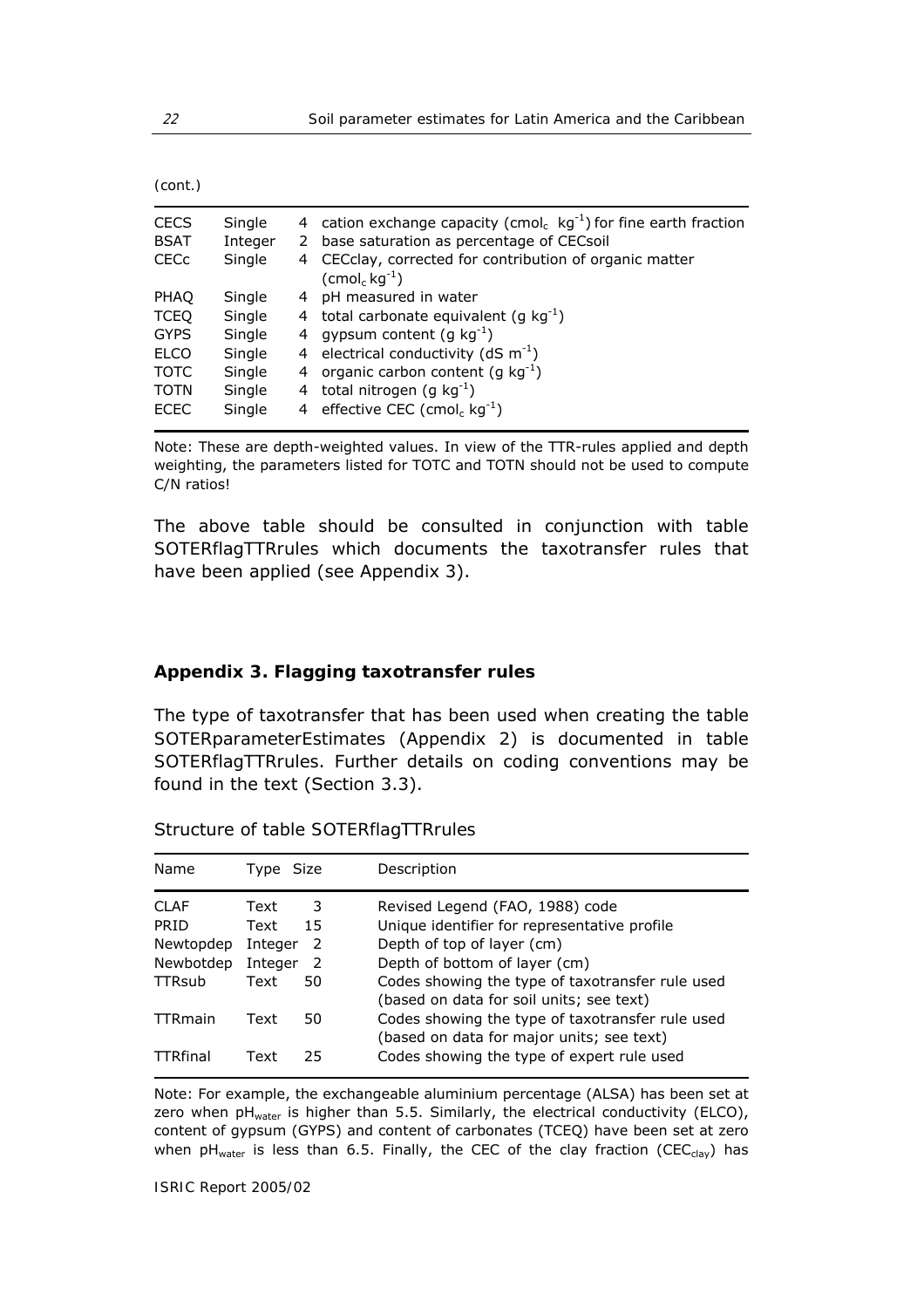<span id="page-28-0"></span>always been re-calculated from the depth-weighted measured and TTR-derived data for CEC<sub>soil</sub> and content of organic carbon, assuming a mean contribution of 350 cmol<sub>c</sub> kg<sup>-1</sup> OC (Klamt and Sombroek 1988). When applicable, this has been flagged in the field TTRfinal; coding conventions are given in Table 3.

#### **Appendix 4: SOTER summary file**

Interpretations of a SOTER database, in combination with the current set of soil parameter estimates requires a good knowledge of relational database handling systems and a sound understanding of the SOTER database structure. This may be an obstacle to endusers with limited programming expertise. Therefore, to facilitate access to the data and its ultimate linkage to GIS, a SOTER summary file has been created. The structure of the corresponding table is shown below.

| Name           | Type    | Size         | Description                                                                |
|----------------|---------|--------------|----------------------------------------------------------------------------|
| <b>ISOC</b>    | Text    | 2            | ISO-3166 country code (1994)                                               |
| <b>SUID</b>    | Integer | 2            | The identification code of a SOTER unit on the map<br>and in the database  |
| <b>NEWSUID</b> | Text    | 10           | Globally unique SOTER code, comprising fields ISOC<br>Plus SUID            |
| <b>TCID</b>    | Integer | 1            | Number of terrain component in given SOTER unit                            |
| <b>SCID</b>    | Integer | 1            | Number of soil component within given terrain                              |
|                |         |              | component and SOTER unit                                                   |
| <b>PROP</b>    | Integer | 3            | Relative proportion of above in given SOTER unit                           |
| <b>CLAF</b>    | Text    | 3            | Revised Legend FAO (1988) code                                             |
| <b>PRID</b>    | Text    | 15           | Profile ID (as documented in table SOTER-<br>unitComposition)              |
| Drain          | Text    | 2            | FAO soil drainage class                                                    |
| Layer          | Text    | 8            | Code for depth layer (from D1 to D5; e.g. D1 is<br>from $0$ to $20$ cm $)$ |
| TopDep         | Integer | 4            | Upper depth of layer (cm)                                                  |
| BotDep         | Integer | 4            | Lower dept of layer (cm)                                                   |
| <b>CFRAG</b>   | Integer | 2            | Coarse fragments (> 2mm)                                                   |
| <b>SDTO</b>    | Integer | 2            | Sand (mass %)                                                              |
| <b>STPC</b>    | Integer | 2            | Silt (mass %)                                                              |
| <b>CLPC</b>    | Integer | 2            | Clay (mass %)                                                              |
| <b>PSCL</b>    | Text    | $\mathbf{1}$ | FAO texture class (see Figure 8)                                           |
| <b>BULK</b>    | Single  | 4            | Bulk density (kg dm $^{-3}$ )                                              |

#### Structure of table *SOTERsummaryFile*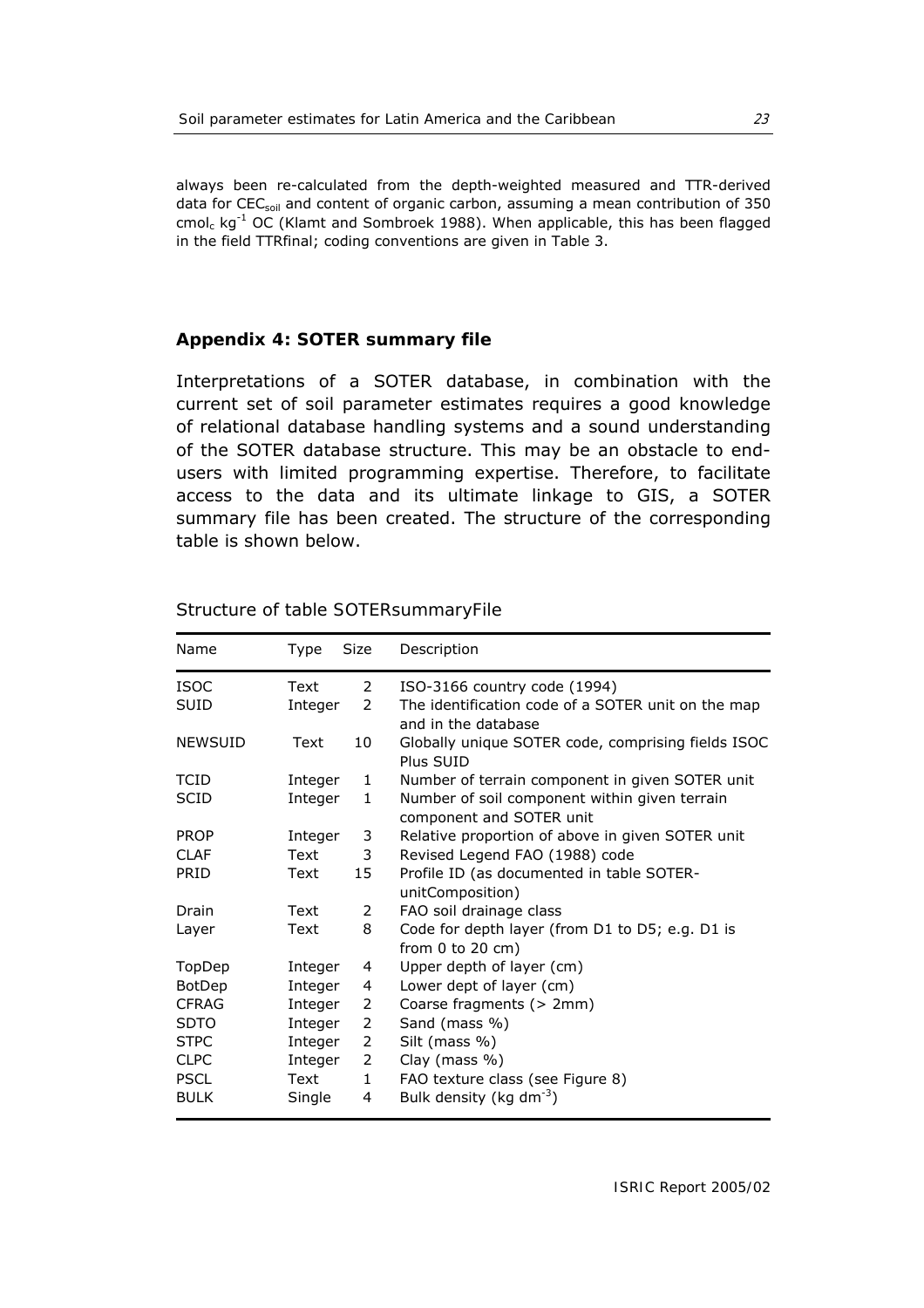(cont.)

<span id="page-29-0"></span>

| <b>TAWC</b> | Integer | 2 | Available water capacity (cm $m^{-1}$ , -33 to -1500<br>kPa, USDA standards)                   |
|-------------|---------|---|------------------------------------------------------------------------------------------------|
| <b>CECS</b> | Single  | 4 | Cation exchange capacity (cmol <sub>c</sub> kg <sup>-1</sup> ) of fine earth<br>fraction       |
| <b>BSAT</b> | Integer | 2 | Base saturation as percentage of CECsoil                                                       |
| <b>CECc</b> | Single  | 4 | CECclay, corrected for contribution of organic<br>Matter (cmol <sub>c</sub> kg <sup>-1</sup> ) |
| <b>PHAO</b> | Single  | 4 | pH measured in water                                                                           |
| <b>TCEQ</b> | Single  | 4 | Total carbonate equivalent $(g kg^{-1})$                                                       |
| <b>GYPS</b> | Single  | 4 | Gypsum content (q $kg^{-1}$ )                                                                  |
| <b>ELCO</b> | Single  | 4 | Electrical conductivity (dS $m^{-1}$ )                                                         |
| <b>TOTC</b> | Single  | 4 | Organic carbon content (q $kg^{-1}$ )                                                          |
| <b>TOTN</b> | Single  | 4 | Total nitrogen (g $kg^{-1}$ )                                                                  |
| <b>ECEC</b> | Single  | 4 | Effective CEC (cmol <sub>c</sub> $kg^{-1}$ )                                                   |

Notes:

- 1) These are depth-weighted values, per 20 cm layer.
- 2) Terrain Components, and their constituent Soil Components, within a given SOTER unit are numbered starting with the spatially dominant one. The sum of the relative proportions of all Soil Components within a SOTER unit is always 100 per cent.
- 3) A condensed file showing only soil parameter estimates for the main Terrain Component ( $\underline{\text{TCID}} = 1$ ) and Soil Component ( $\underline{\text{SCID}} = 1$ ) for the upper layer ( $\underline{\text{D1}}$ ) is attached as table *SoterSummaryFile\_T1S1D1*. This type of tables can be created directly in the GIS, in the table mode, using the SQL-connect option.
- 4) A limited number of TTR-derived records may contain a -1 value; this indicates that it has not yet been possible to plug the corresponding gaps using the current set of taxotransfer rules.
- 5) From a pedo-chemical perspective, estimates for effective CEC are only presented for low activity clay (LAC) soils and Andosols.

#### **Appendix 5: Contents of GIS-folder**

The SOTER-GIS files for Latin America and the Caribbean and soil parameter estimates are provided in one single zip file called: SOTWIS\_LAC\_ver1.zip.

By default, this compressed file should be unzipped to folder X:\SOTWIS\_LAC\_ver1.0 which contains:

1) The project's apr-file, called SOTWIS\_LAC\_01.apr. This file can best be accessed from within ArcView.

*ISRIC Report 2005/02*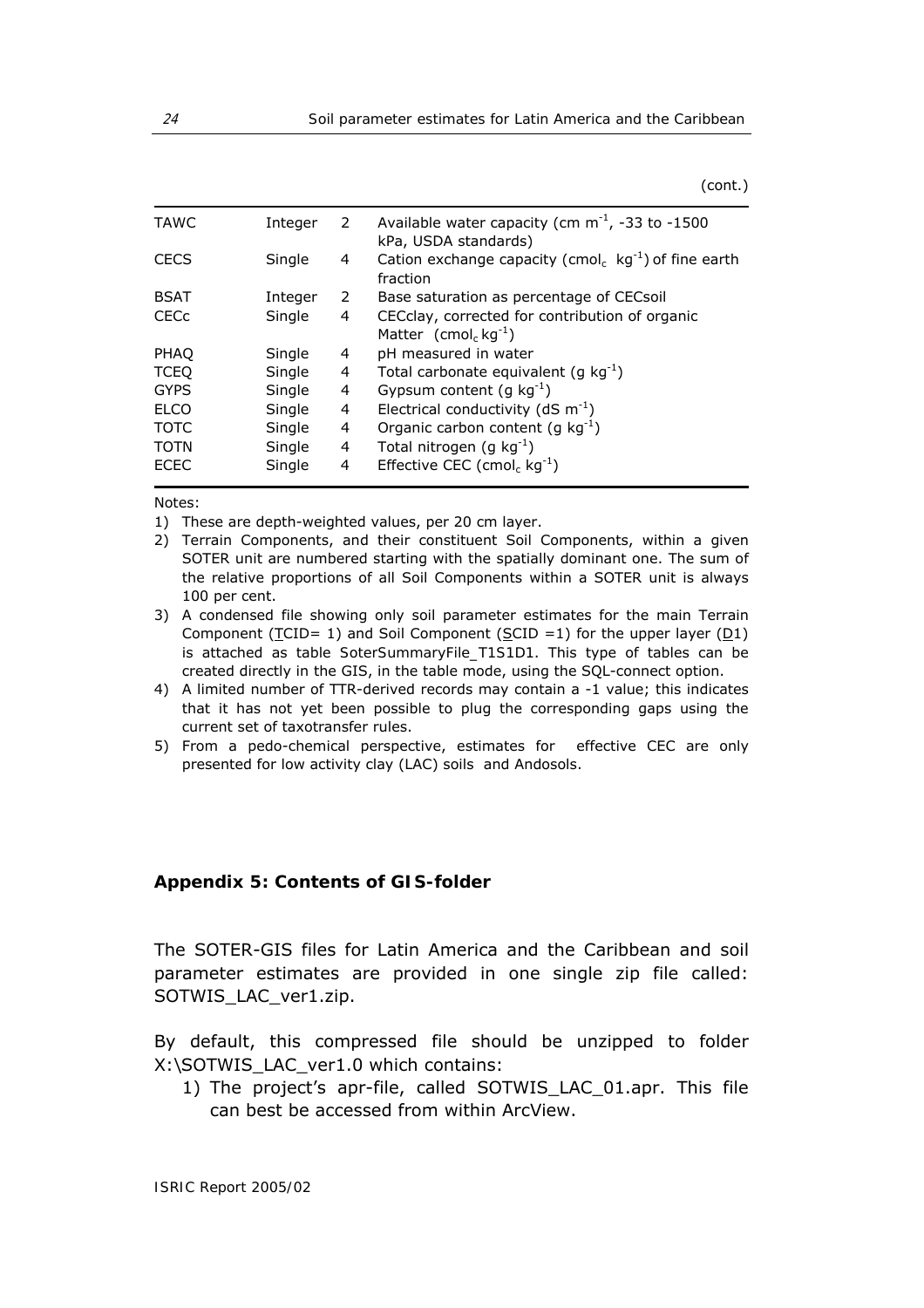- <span id="page-30-0"></span>2) The SOTER shape, legend and documentation files for Latin America and the Caribbean, in three separate subfolders.
- 3) The access database containing the soil parameter estimates (SOTWIS\_LAC\_1.mdb; see Appendices 1 to 4).

The first time the project file is opened on a new system, the folder information will be automatically updated in the apr-file.

The current project file only shows a limited number of selections for the upper soil layer ( $D1= 0$  to 20 cm or less for shallow soils) for the dominant soil of a SOTER unit, including content of organic carbon, pH, clay content, CECsoil, bulk density, and FAO drainage class. Should other selections be needed, the underlying MS Access database (SOTWIS\_LAC\_1.mdb) can be queried via the SQL-connect option of ArcView.

If grid-based soil layers are required, these can be generated using the convert-to-grid module of the spatial analyst extension to ArcView (ESRI 1996). Gridding should be based on the NEWSUID field to permit subsequent linkage with the various attribute tables discussed in this report. Gridding should also take into account the minimum legible delineation of a map unit implied by the scale of the SOTERLAC map (see Section 3.4).

#### **Appendix 6: Limits for soil textural classes**

The textural classes (PSCL, see Appendix 2 and 4) used in this study follow the criteria of FAO (1988) and CEC (1985). The following abbreviations are used: C–coarse, M–medium, Z–medium fine, F– fine and V–very fine. The symbol 'u' is used for undifferentiated (i.e.  $C + M + F + Z + V$ . The class limits are shown in Appendix 6.

The textural class for all Histosols has been coded "O", for organic materials.